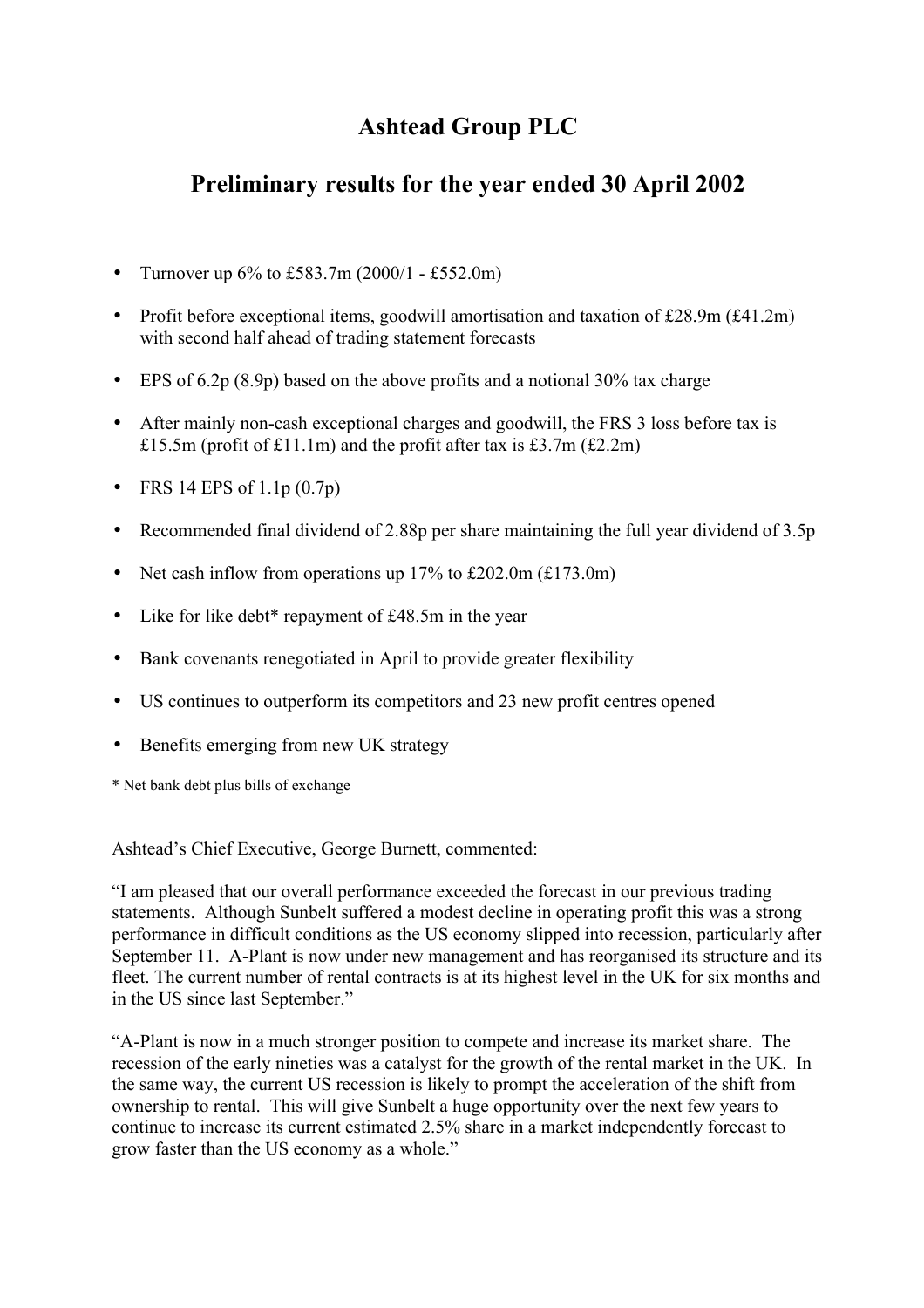### **PRESS RELEASE**

In its trading statements of March and May, the Board envisaged a broadly breakeven second half to add to the £25.8m profit before exceptional items, goodwill amortisation and taxation earned in the six months to 31 October 2001. In the event the final outcome for the year was £28.9m. This compares with a profit before exceptional items, goodwill amortisation and taxation of £41.2m in the previous year. This decline reflects recessionary conditions in the Group's largest market, the United States, and a disappointing performance in the UK and Ireland. In the former case, however, there is clear evidence that Sunbelt is outperforming its major competitors; in the latter, steps have been taken to secure improved performance by A-Plant.

Group revenues increased by 6% to £583.7m (£552.0m). After exceptional costs, principally the loss on the asset disposal programme announced last September and a tax credit (principally of deferred tax under FRS 19) of £19.2m, there was an after tax profit of £3.7m (2000/1 - £2.2m) giving earnings per share of 1.1p (2000/1 - 0.7p). Earnings per share based on the £28.9m profit before exceptional items, goodwill amortisation and taxation and a notional tax rate of 30 per cent were 6.2p per share  $(2000/1 - 8.9p)$ .

### Dividend

During the Group's 15-year history as a public company, the dividend has been increased every year except one. That was ten years ago, in the middle of the severe UK recession, when the previous year's level was maintained. After nine years of dividend growth the Board believes an unchanged dividend to be again appropriate for the current year. A final dividend of 2.88p per share is therefore proposed, giving a total for the year of 3.5 pence per share (2000/1 - 3.5 pence per share). This represents an effective cover of 2.3 times on a cash basis (given that goodwill amortisation, the exceptional loss from the UK asset disposal programme and deferred taxation are non-cash items).

### Sunbelt

Sunbelt Rentals, Ashtead's US business, increased its revenues by 10.6% from £345.7m to £382.2m, achieving same store growth of 3.3%. As a result, it was able to consolidate its number five position in the \$23bn US rental market as Sunbelt and the market leader were the only major players to achieve any like-for-like growth. Although Sunbelt suffered a modest decline in operating profit, this was a strong performance in difficult market conditions as the US economy slipped into recession, particularly after September 11. Operating margins at a still healthy 14.9% given the trading conditions were also adversely affected by the drag effect of opening 23 new locations during the year. Of these, 5 were "warm starts" – small bolt-on acquisitions – with the remainder being greenfield openings. With the BET acquisition fully integrated into the Sunbelt network and culture, the process of infill was started. Of the 23 new businesses, 17 were in areas supporting the former BET businesses. Sunbelt further consolidated its current position and its future potential in the US rental market by being the only major player not to have a depot closure programme.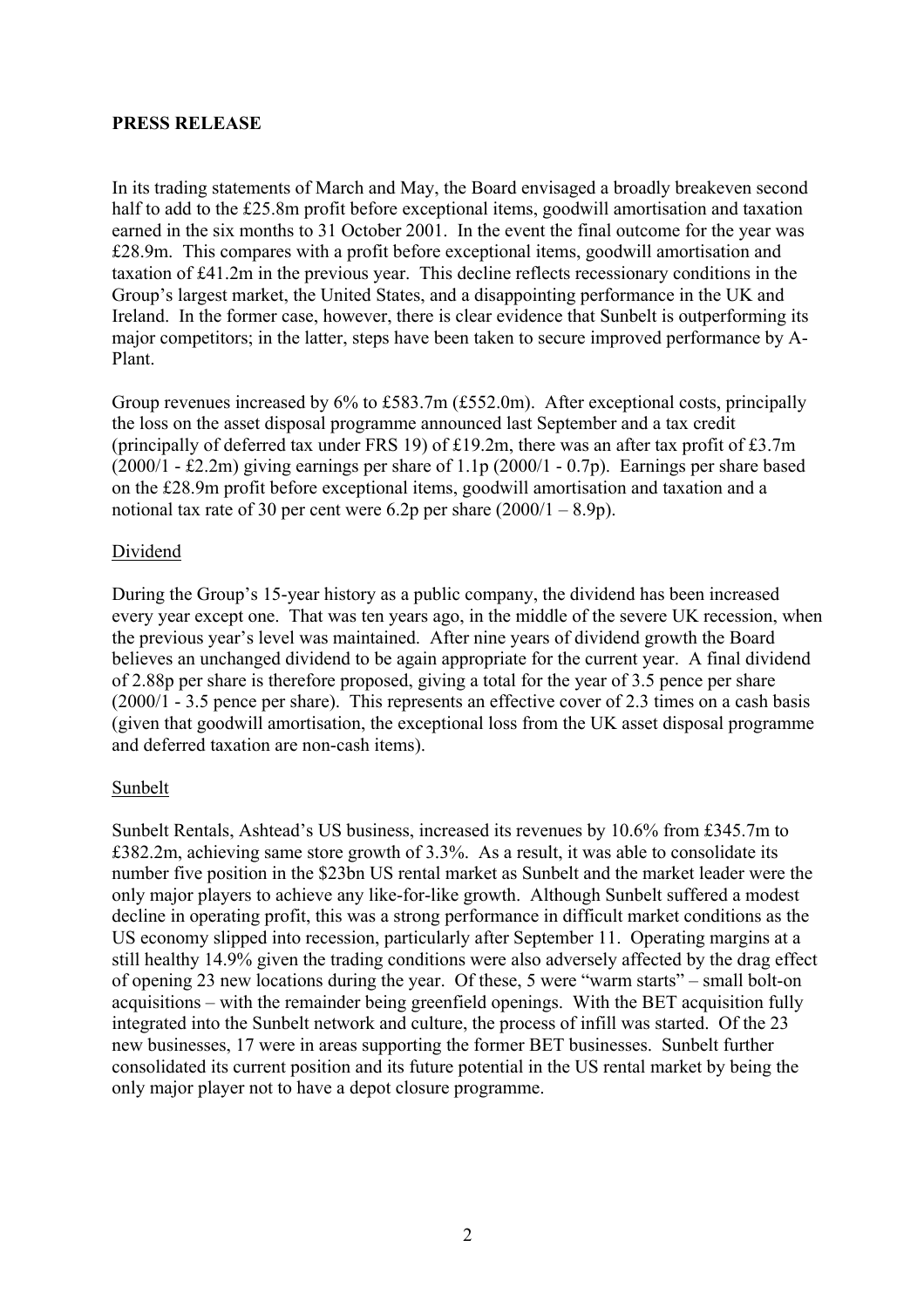Capital expenditure on rental equipment in the year was £67.0m, significantly below the 2000/1 figure of £146.3m, and in line with its rental fleet depreciation of £67.4m. Fleet utilisation was maximised by meeting 64% of the capital needs of the 23 new businesses from existing resources (18% for 10 new businesses in 2000/1).

## A-Plant

The past year was a difficult one for A-Plant. A marginal (0.9%) increase in first-half turnover was followed by a 8.8% fall in the seasonally slower second half and led to an annual decline in turnover of 3.9% to £187.0m (£194.5m) and a £12.1m reduction in operating profits to £13.0m due to the effects of operational gearing. Hire companies, such as A-Plant, with a significant customer base outside the construction industry have encountered a more difficult market, particularly in the manufacturing sector. In A-Plant's case, the strategic decision to discontinue lower margin high-risk business and to rationalise its fleet also contributed to the reduction in turnover. This major logistical exercise, though a short-term distraction from its very scale, was completed on schedule by the year-end.

In March, Sat Dhaiwal, newly appointed Chief Executive of A-Plant, led an exhaustive review of the entire A-Plant rental fleet, including a physical examination of every asset not on hire to a customer. As a result, a number of under performing assets were added to the disposal programme taking the total exceptional charge to £32.6m. At the same time, A-Plant has been restructured. As a result of the changes, the specialist businesses, such as Powered Access, Accommodation, Rail, Welding and Power Generation, have been removed from the regional structure and are now managed by experts in their field who hold national profit accountability. The regional businesses in turn have been more closely focussed on tool hire and general equipment at the national and local level and there has been an infusion of new management talent at the most senior level within the Company.

Two significant steps have been taken to secure additional revenues. The major accounts team, which has been successful in growing our business through sole and preferred supply agreements with national customers such as Transco and large regional players, has been increased from two to twelve. Secondly, A-Plant's small equipment businesses have been given a separate "Tool Hire Shops" identity and the rollout of this brand is already under way.

Capital expenditure on the rental fleet, significantly reduced since October 2000, was kept under tight control, amounting to £26.7m (2000/1: £67.0m). This compared with depreciation on the rental fleet of £40.6m.

## Ashtead Technology

Ashtead Technology increased its turnover by 22.9% to £14.5m in the year, of which like-forlike growth from the survey and inspection division was 11%. The year to 30 April 2002 was the first full year of ownership of the environmental testing division acquired in October 2000. This division, although entirely based in North America held up well throughout the year achieving like-for-like sales up 3%. More importantly, its rental revenues increased by 17% reflecting reduced emphasis on lower margin sales business.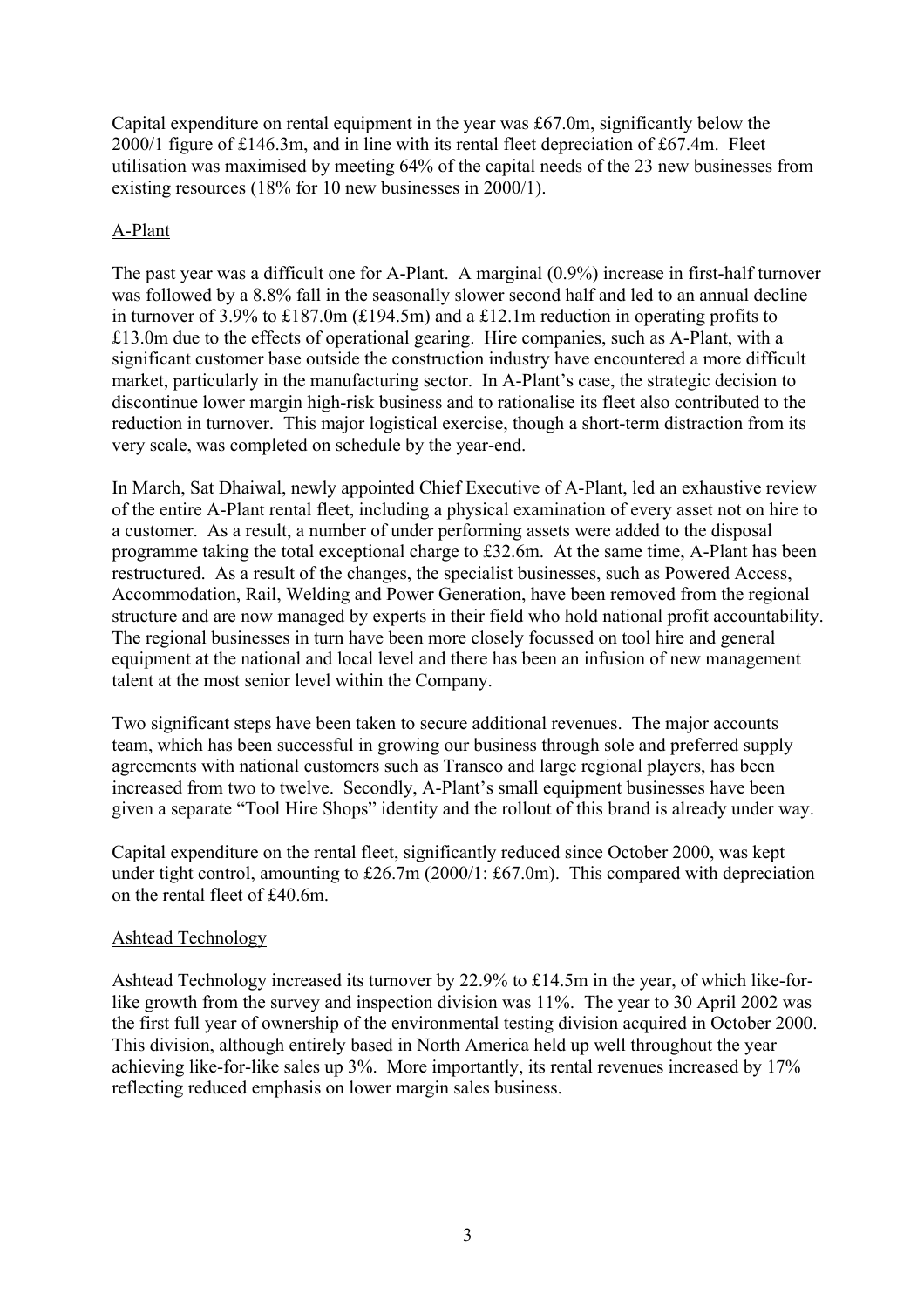In the Survey and Inspection Division, the Far East and Australian markets were strong with offshore field development more than replacing subsea cable business lost in the collapse of the telecom market. The North Sea and Gulf of Mexico were slower in the second half although West Africa and Brazil provided some counterbalance.

Overall operating profits rose 13.8% in the year to £4.1m with operating margins of 28.3% remaining strong.

## Financial

Total capital expenditure in the year was £113.8m, less than half the previous year's figure of £237.7m. The average age of the rental fleet at 30 April 2002 was 41 months against an average working life for the equipment in the fleet of over 100 months. As noted above, the net cash inflow in the year was a record £202.0m (£173.0m). This facilitated a like for like reduction of £48.5m of senior debt (as defined by the Group's banking agreements). Further substantial pay downs of debt are anticipated in 2003 and 2004.

The Group operates mostly from leasehold properties. It manages its fleet of cars and commercial vehicles on a contract hire basis. It also has operating lease arrangements for minor items such as photocopiers and faxes. It has no other form of off balance sheet financing.

The Group did not breach any of its quarterly banking covenants in the year. However, given the changed economic circumstances in the United States the Group requested greater flexibility in its covenant package. The requested adjustments were unanimously approved by the Company's bank group in April 2002. Total headroom against the Group's banking facilities as at 30 April 2002 was £66.8m.

The £19.2m tax credit for the year incorporates a minimal current tax charge and a deferred tax credit relating to the structure created to fund the BET acquisition. In cash flow terms the level of cash tax payments will be significantly less than ten per cent of profits for the foreseeable future.

## Current Trading & Future Prospects

Although the current number of rental contracts is at its highest level in the UK for 6 months and in the USA since last September, group turnover for the two months ended June 2002 was 6% down on a year on year basis at actual rates of exchange and 3% down at comparable rates of exchange, reflecting the fact that comparative group revenues declined throughout last year as economic conditions deteriorated. In the coming year, the Board anticipates the reverse of this trend with year on year growth expected to improve as the year progresses.

In the UK and Ireland determining the future progress of the economy remains uncertain although overall a modest improvement is expected over the next 12 months. What is more certain is that A-Plant has in the past year addressed issues it needed to confront and is in a much stronger position to compete. Ashtead Technology should continue to make progress, although the offshore market will remain patchy in the coming months.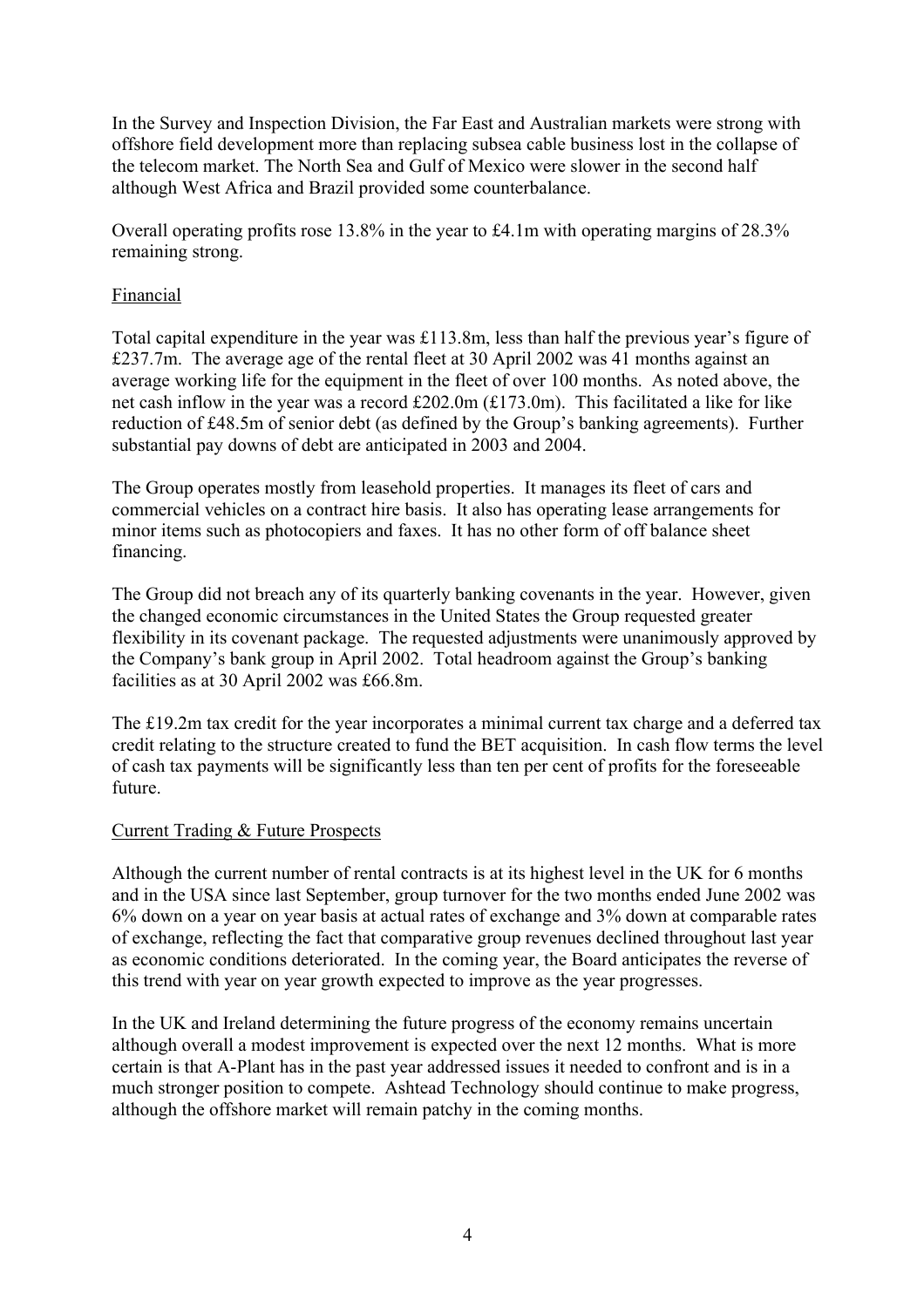In the United States, the Board expects the market to be generally flat for the rest of 2002 with the possibility of improving conditions in early 2003. Sunbelt should, however, continue to gain market share. By retaining the integrity of its profit centre structure and investing in new businesses, Sunbelt has maintained its revenue line - crucial in a fixed cost business - just as the Group did a decade ago in the UK recession. A further five new profit centres are planned for the coming year. The recession of the early nineties was a catalyst for the growth of the rental market in the UK and of A-Plant in particular. In the same way, the current US recession is likely to prompt an acceleration of the shift from ownership to rental and give Sunbelt a huge opportunity over the next few years to continue to increase its current estimated 2.5% share in a market independently forecast to grow faster than the US economy as a whole.

There will be a presentation to analysts at 9.00am at the offices of WestLB Panmure at Woolgate Exchange, 25 Basinghall Street, London EC2V 5HA. A simultaneous webcast of the meeting and a copy of the slides will be available through the company's website, www.ashtead-group.com. A recorded playback will also be available shortly after the meeting.

ENDS

Contacts:

| George Burnett<br>Ian Robson           | Chief Executive<br>Finance Director  | 01372 362300 |
|----------------------------------------|--------------------------------------|--------------|
| <b>Andrew Grant</b><br>Nigel Fairbrass | Tulchan Communications 0207 353 4200 |              |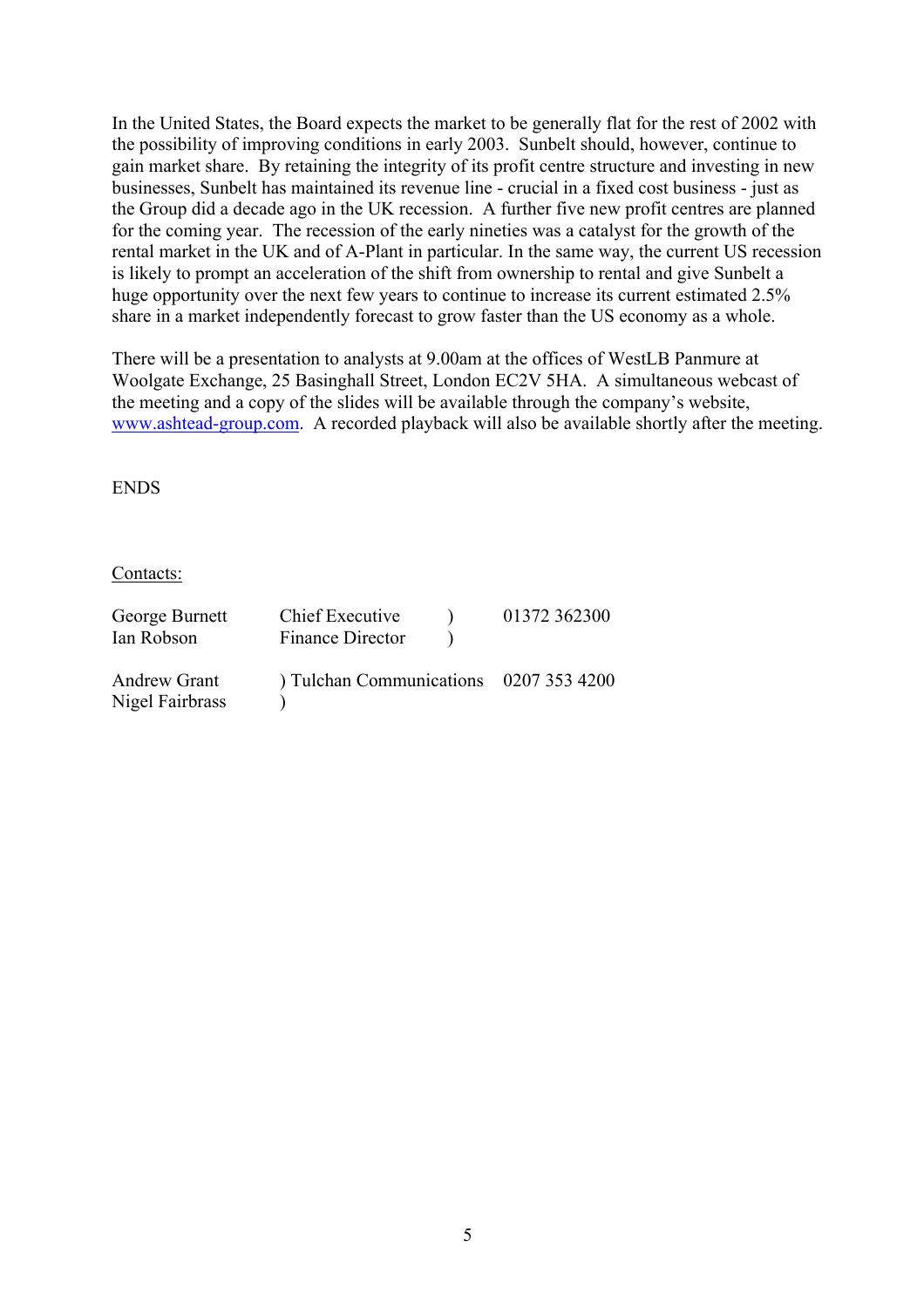## **FINANCIAL REVIEW**

#### Introduction

The foregoing press release, this financial review and the attached financial information comprise the preliminary announcement of the 2001/2 results and have been prepared to give the disclosures suggested in the Accounting Standards Board's guidance for the content of such announcements.

This year, for the first time and in line with evolving best practice, the preliminary announcement is being made on the basis of audited (rather than unaudited) information with the annual accounts having been approved by the Board and by PricewaterhouseCoopers, the Group's auditors, on 8 July 2002. After printing they will be mailed to shareholders in early August.

#### Profit & loss account

#### *Revenue*

Total revenue grew by 5.7% to £583.7m. Sunbelt Rentals revenue increased from £345.7m to £382.2m, an increase of 10.6% of which 5.5% was derived from the inclusion of BET USA (acquired 1 June 2000) revenues for an additional month in the current year. Same store revenues, being revenues from profit centres open throughout both financial years, grew 3.3%. A-Plant's total and same store revenues declined 3.9% from £194.5m to £187.0m whilst Ashtead Technology's revenues grew 22.9% from £11.8m to £14.5m with same store revenues growing 11.0%.

#### *Depreciation and gain on sale of fixed assets*

| Depreciation charge    | Rental equipment | Other assets             | Total      | 2000/1 |
|------------------------|------------------|--------------------------|------------|--------|
|                        | £m               | £m                       | £m         | £m     |
| <b>Sunbelt Rentals</b> | 67.4             | 3.6                      | 71.0       | 60.4   |
| A-Plant                | 40.6             | 5.1                      | 45.7       | 50.1   |
| Technology             | 4.2              | $\overline{\phantom{a}}$ | <u>4.2</u> | 4.0    |
|                        |                  | <u>8.7</u>               | 20.9       | ! 14.5 |

The gain on sale of assets in the ordinary course of trading this year was £1.5m compared with £6.8m in the previous year.

| Segmental performance                                             |          |       |        | Operating profit less  |         |                    |
|-------------------------------------------------------------------|----------|-------|--------|------------------------|---------|--------------------|
|                                                                   | Revenues |       |        | finance lease interest |         | Net assets         |
|                                                                   | 2002     | 2001  | 2002   | 2001                   | 2002    | <u>2001</u>        |
|                                                                   | £m       | £m    | £m     | $\pounds$ m            | £m      | $\mathop{\pmb{m}}$ |
|                                                                   |          |       |        | (restated)             |         | (restated)         |
| <b>Sunbelt Rentals</b>                                            | 382.2    | 345.7 | 56.9   | 64.1                   | 652.5   | 615.8              |
| A-Plant                                                           | 187.0    | 194.5 | 13.0   | 25.1                   | 245.5   | 283.6              |
| <b>Ashtead Technology</b>                                         | 14.5     | 11.8  | 4.1    | 3.6                    | 12.9    | 12.2               |
| Redundant BET staff salaries                                      |          |       |        | (2.5)                  |         |                    |
| Prior year lease impact                                           |          | ۰     | 1.7    | (1.7)                  |         | (31.2)             |
| Central items *                                                   |          |       |        |                        | (716.4) | (678.3)            |
|                                                                   | 583.7    | 552.0 | 75.7   | 88.6                   | 194.5   | 202.1              |
| Bank interest payable                                             |          |       | (39.2) | (40.8)                 |         |                    |
| Convertible loan note interest                                    |          |       | (7.6)  | $\underline{(6.6)}$    |         |                    |
| Profit before exceptional items,<br>goodwill amortisation and tax |          |       | 28.9   | <u>41.2</u>            |         |                    |

\* Net bank debt, finance lease obligations and convertible loan plus deferred taxation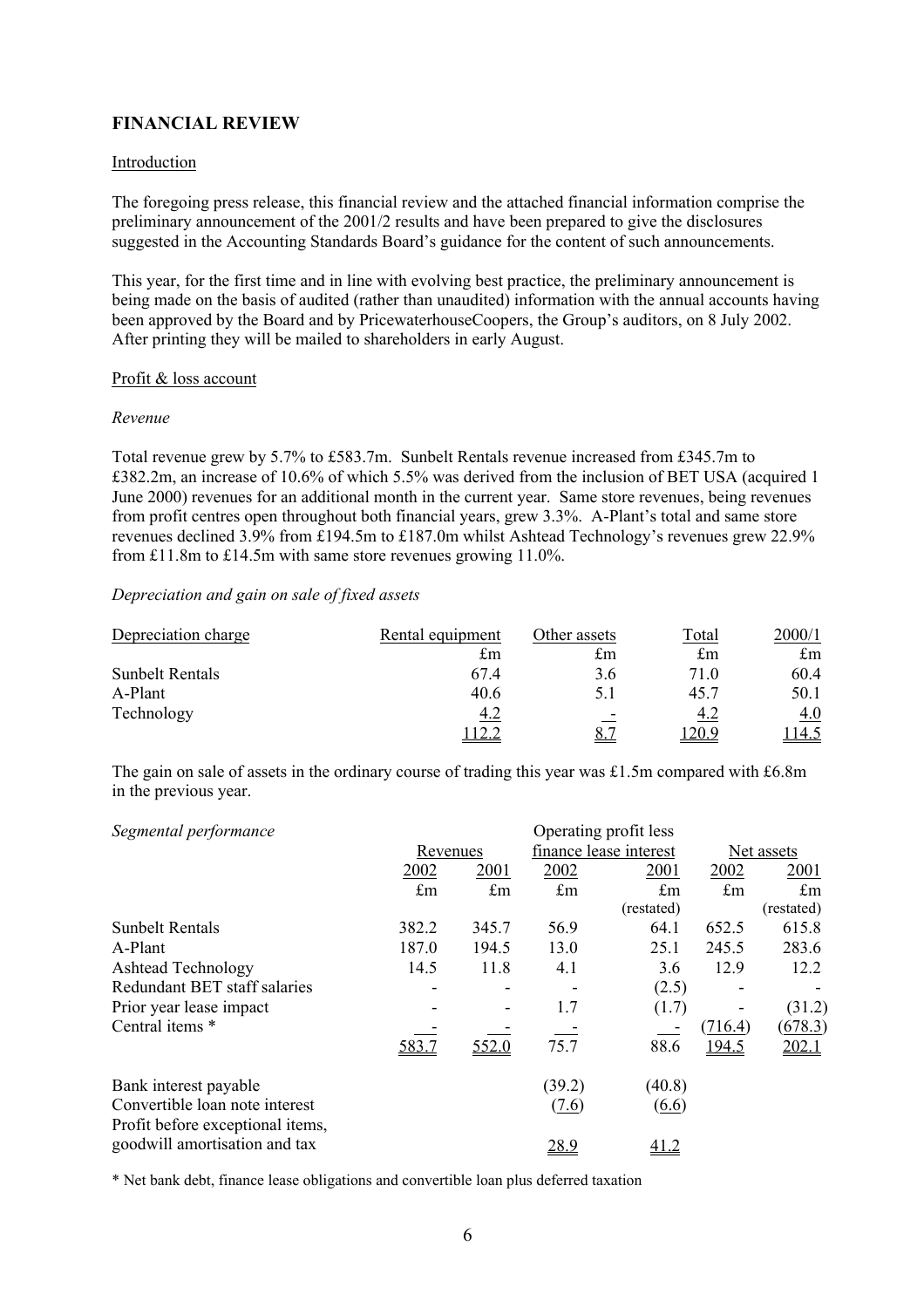This year the segmental analysis of profitability by business is based on the operating profit before exceptional items and goodwill amortisation of £81.3m less finance lease interest of £5.6m because this provides a better comparison between this year and last following the capitalisation this year of acquired BET leases. Adjustment has also been made for the prior year effect of the revised treatment. These adjustments are discussed further under acquisitions below.

On this basis. Sunbelt's profits declined by  $\text{\pounds}7.2m$  in the year, reflecting the impact of the US economic downturn which was particularly noticeable in the second half. A-Plant's profits fell by £12.1m reflecting its 3.9% revenue decline and the competitiveness of its main markets. Technology continued to grow strongly although its second half was affected by the weak offshore market in the Gulf of Mexico and by a slow start to the season in the North Sea.

Net assets employed declined in A-Plant reflecting the impact of the disposal programme whereas the rise in Sunbelt relates to investment in expansion at its existing profit centres and to the net capital expenditure of £11.8m in the 23 new profit centres this year (comprising gross expenditure of £33.1m less equipment transferred from other profit centres of £21.3m).

#### *Exceptional loss on disposal*

The exceptional loss on disposal arose as a result of the programme, originally announced at the 2001 Annual General Meeting on 8 October 2001, to dispose of surplus assets in A-Plant. The increase of £2.6m in the final cost from the £30.0m estimated at the half year reflects further analysis undertaken by Sat Dhaiwal and the new A-Plant management team following his appointment on 4 March 2002. All assets subject to the programme have now been sold and the programme was completed on schedule by year-end.

#### *Taxation*

Reflecting one of the benefits of the capital intensive nature of the Group's operations the current tax charge for the year continues to be very low at £0.6m. There was also a prior year credit for current tax of £0.9m reflecting cautious provisioning now released following agreement of the tax computations for the affected years. The effective current tax rate is expected to remain at very low levels (significantly less than ten percent) for the foreseeable future due to the continuing availability of tax losses in the US and unclaimed tax depreciation in the UK and to benefits arising from the structure of the BET USA acquisition.

The new UK standard on deferred tax, FRS 19, which requires full provision to be made for deferred tax as opposed to the partial provision method previously applicable under SSAP 15, came into effect this year. Adoption of FRS 19 has been dealt with as a prior period adjustment and increases the deferred tax provision at 30 April 2001 from £4.0m previously reported to a restated £66.0m at that date and to £41.1m at 30 April 2002 but has no impact on the amount of tax the Group will actually pay in years to come.

Under FRS 19 the Group's full year effective tax rate (for the current year element of the tax charge) is 11% which is lower than the UK statutory rate due to tax benefits arising from the structure set up to fund the BET USA acquisition. It is also lower than the effective tax rate estimated at the half year because of revisions to the assumptions underlying the calculation of these benefits. The prior year deferred tax credit also relates to tax benefits deriving from the structure used to fund the BET USA acquisition not previously recognised but, in this case, for benefits in respect of the 2000/1 year. Overall the total tax credit for the year is £19.2m of which £0.3m is the net current tax credit and £18.9m is the deferred tax credit  $(2000/1 - a$  total restated tax charge of £8.9m).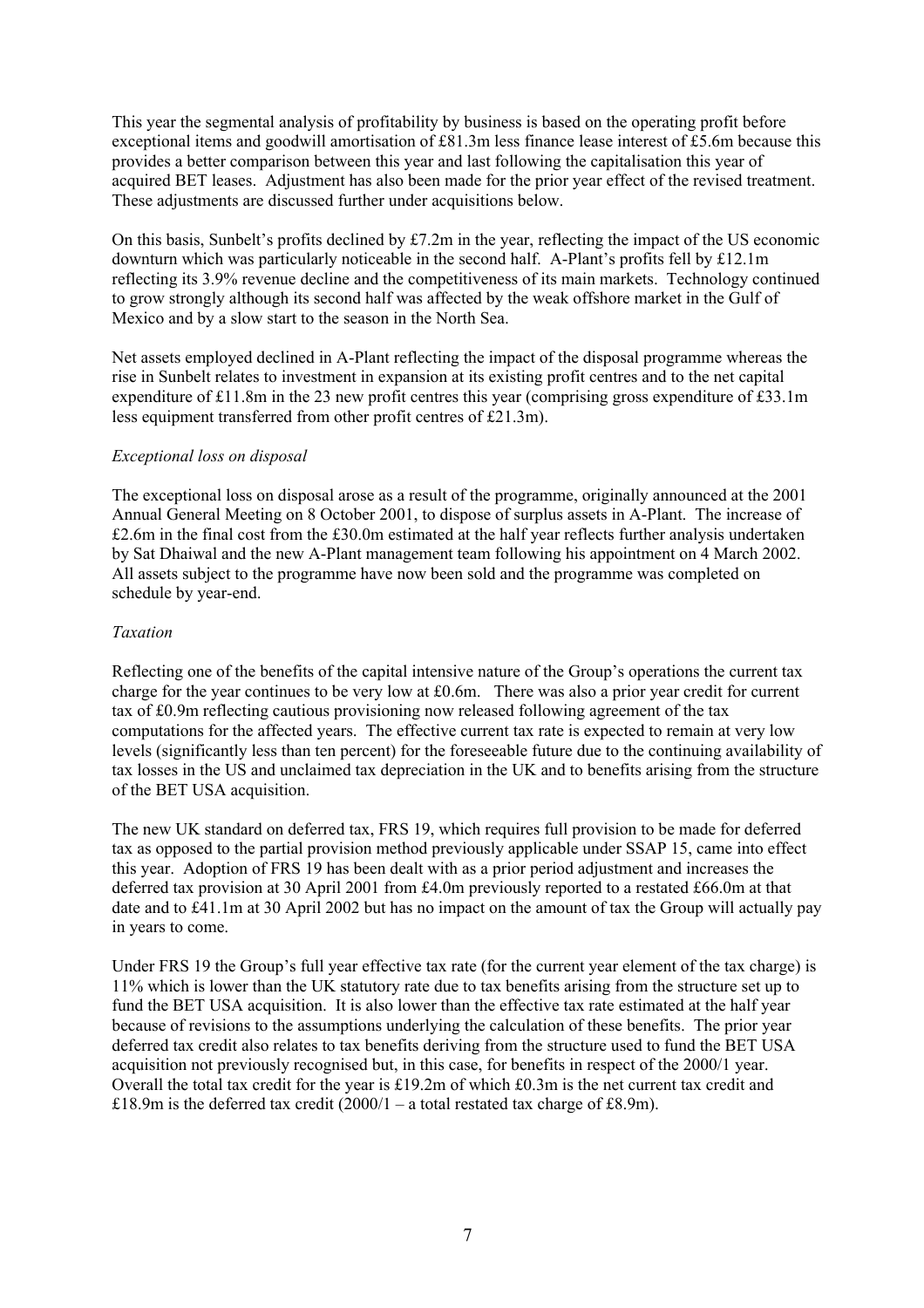#### Balance sheet

#### *Fixed Assets*

Total additions to fixed assets in the year were £113.8m (2001 - £237.7m) of which £98.0m (2001 - £217.5m) was spent on rental equipment as follows:

|            |             | 2002        |       |             | 2001        |             |
|------------|-------------|-------------|-------|-------------|-------------|-------------|
|            | Expansion   | Replacement | Total | Expansion   | Replacement | Total       |
|            | £m          | £m          | £m    | $\pounds$ m | $\pounds$ m | $\pounds$ m |
| Sunbelt    | 30.8        | 36.2        | 67.0  | 91.0        | 55.3        | 146.3       |
| A-Plant    | 10.6        | 16.1        | 26.7  | 36.3        | 30.7        | 67.0        |
| Technology | <u>3.4</u>  | 0.9         | 4.3   | <u>3.3</u>  | 0.9         | 4.2         |
|            | <u>44.8</u> | <u>53.2</u> |       | 130.6       | 86.9        |             |

Capital expenditure was less than half that of 2001 reflecting the US economic slowdown and the continuation of the policy of restricting UK investment in place since October 2000. For the first time since the UK recession of the early nineteen nineties, capital expenditure at £113.8m was lower than the depreciation charge of £120.9m.

Despite lower capital expenditure the Group retains a relatively young rental fleet with an overall age at 30 April 2002 of 41 months (comprising Sunbelt of 41 months and A-Plant of 43 months). In the coming year the Group currently anticipates that capital expenditure will again fall below the level of the depreciation charge and will amount to approximately  $E75m$ . This will still be sufficient to complete a significant replacement programme and gives an estimated average overall fleet age of 49 months at 30 April 2003 compared with the estimated average working life of the equipment in the fleet of over 100 months.

### *Current assets*

Stocks of resale items, parts and consumables reduced by 15.7% to £12.9m (2001 - £15.3m) and trade debtors were 11.9% lower at £110.7m (2001 - £125.7m). Debtor days for the Group have improved from 64 days last year to 58 days at 30 April 2002. The bad debt charge as a percentage of turnover was 1.4% (2001 - 1.2%).

#### *Trade and other creditors*

Group creditor days declined from 132 days at 30 April 2001 to 85 days at 30 April 2002 reflecting the lower capital expenditure this year. Suppliers continue to be paid in accordance with the individual payment terms agreed with each of them. The total amount payable within trade creditors, bills payable and accruals at 30 April 2002 directly attributable to the purchase of rental equipment is £60.7m (2001 - £150.2m).

#### Acquisitions

Note 12 to the annexed accounts summarises the goodwill on acquisition arising in the year. This comprises goodwill of £2.8m arising on two small acquisitions made in the year by Sunbelt which contributed 5 profit centres to its 23 new profit centres in the year and £2.5m related to adjustments made to the provisional fair values established last year in respect of the BET USA acquisition.

The largest of these adjustments relates to capitalising acquired rental equipment held under leases entered into by BET USA in the period from 1997 to 1999. As we completed the hindsight review of the acquired BET assets required this year by accounting standards, it became apparent that the terms of these leases were such as to make it highly uneconomic to return the equipment to the lessor at the conclusion of their minimum committed term because the total amount paid under the lease in these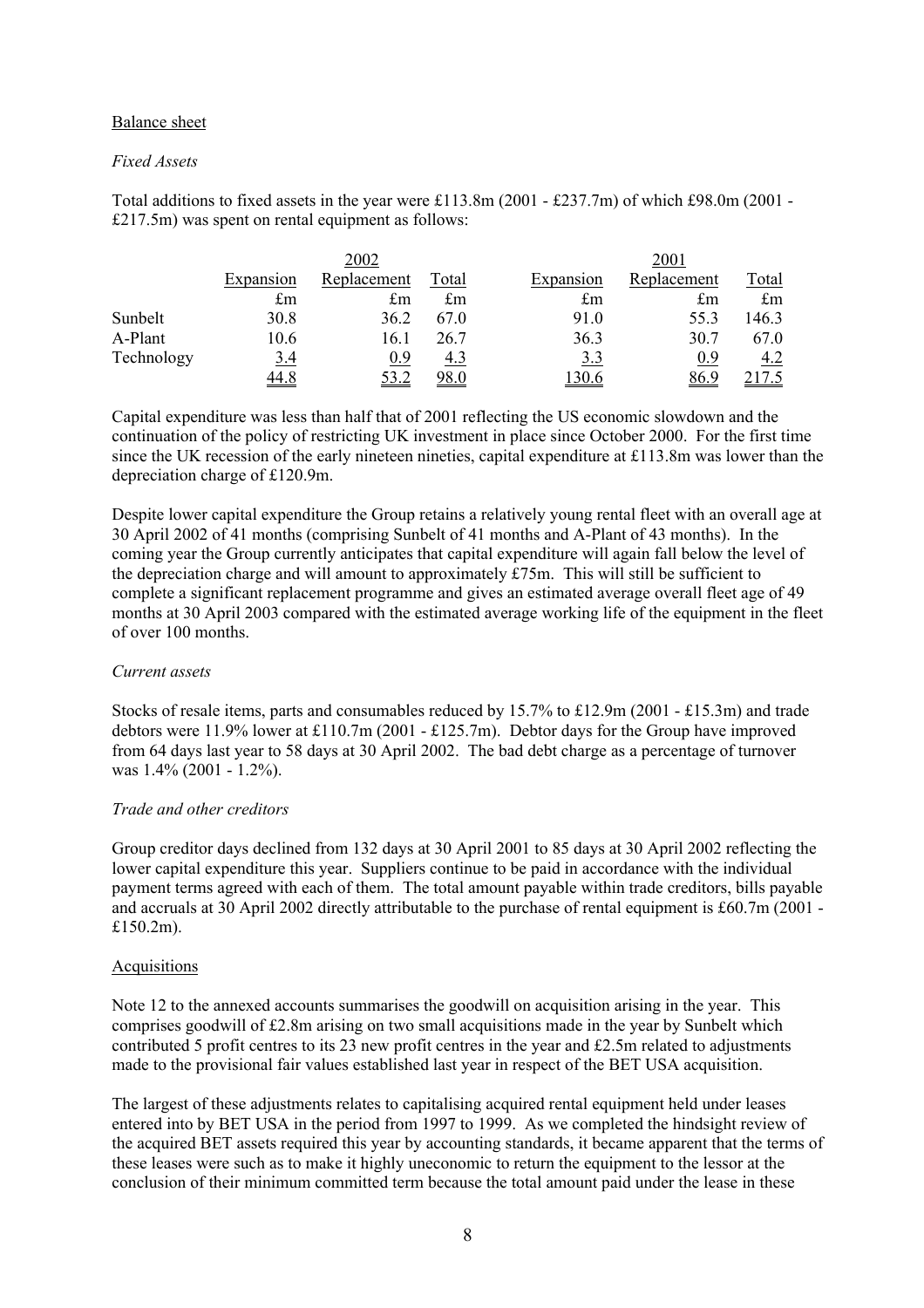circumstances substantially exceeds the reduction in market value of the equipment in the lease period and a reasonable interest cost. Instead the alternative option of buying out the leases or extending the initial lease term is significantly more economic.

Although these leases were treated as off balance sheet operating leases by BET USA, our view is that it is more appropriate to treat them as finance leases under the relevant UK leasing standard, SSAP 21. Applying this treatment has resulted in our bringing these leased assets and the related finance lease obligation on balance sheet. It also means that, unlike most of Sunbelt's quoted US competitors (who use off balance sheet leases fairly extensively), all of the Group's rental fleet is now on balance sheet.

As explained further in note 12 to the annexed accounts, as a consequence of this treatment, the 2001/2 profit and loss account includes not only the depreciation and finance lease interest relating to the current year for these leases but also the equivalent amounts for the 11 months ended 30 April 2001 offset in that case by the rentals paid for the same period which were previously expensed as incurred as operating lease rentals. The net effect is that 2001/2 profits before taxation include a net credit of  $£1.4m (£1.7m before good will amortisation) which would have been accounted for in the 11 months.$ ended 30 April 2001 had the leases been treated as finance leases in that year.

#### Cash flow and net debt

Net cash inflow from operations rose  $16.8\%$  to £202.0m (2000/1 - £173.0m). This reflected good control of working capital, particularly receivables throughout the year.

Interest paid in the year rose to £50.4m (2000/1 - £46.4m) and there was a small tax payment of £0.7m (2000/1 – refund of £1.7m). Cash payments to acquire fixed assets were at a similar level to the previous year ( $\text{\pounds}203.3\text{m}$  v  $\text{\pounds}202.6\text{m}$  in 2000/1) due to the delayed effect the payment terms the Group enjoys with its rental fleet suppliers.

In the forthcoming year, the halved level of capital expenditure in 2001/2 compared with 2000/1 will result in payments to acquire fixed assets broadly halving from this year's £203.3m and will mean that cash payments to acquire fixed assets will be below the depreciation charge in 2002/3 contributing significantly to the Group's debt reduction plans.

Despite the lower expenditure on acquiring fixed assets, proceeds earned from the sale of fixed assets increased from £38.3m to £39.2m. This, however, included proceeds of £4.9m from the UK disposal programme (less disposal costs of £1.1m) and £8.8m generated in the first half from the UK vehicle fleet which was moved onto a serviced lease basis similar to that already used by Sunbelt Rentals. Net of these non-recurring factors disposal proceeds totalled £26.6m, still a good result relative to the £38.3m of 2000/1 in a year when capital expenditure on new assets more than halved.

#### *Net debt*

|                                        | 2002        | 2001        | Increase/(decrease) |
|----------------------------------------|-------------|-------------|---------------------|
|                                        | $\pounds$ m | $\pounds$ m | $\pounds$ m         |
| Net bank debt                          | 515.0       | 484.4       | 30.6                |
| Bills of exchange                      | <u>11.6</u> | 90.7        | (79.1)              |
| Net bank debt and bills of exchange    | 526.6       | 575.1       | (48.5)              |
| 5.25% convertible loan note, due 2008  | 129.7       | 127.9       |                     |
|                                        | 656.3       | 703.0       |                     |
| Finance lease obligations              | <u>30.6</u> |             |                     |
| Total debt including bills of exchange | 686.9       | 703.0       |                     |

As forecast in the interim statement, net bank debt peaked at 31 October 2001 at £527.6m. The reduction in the second half from this figure was £12.6m.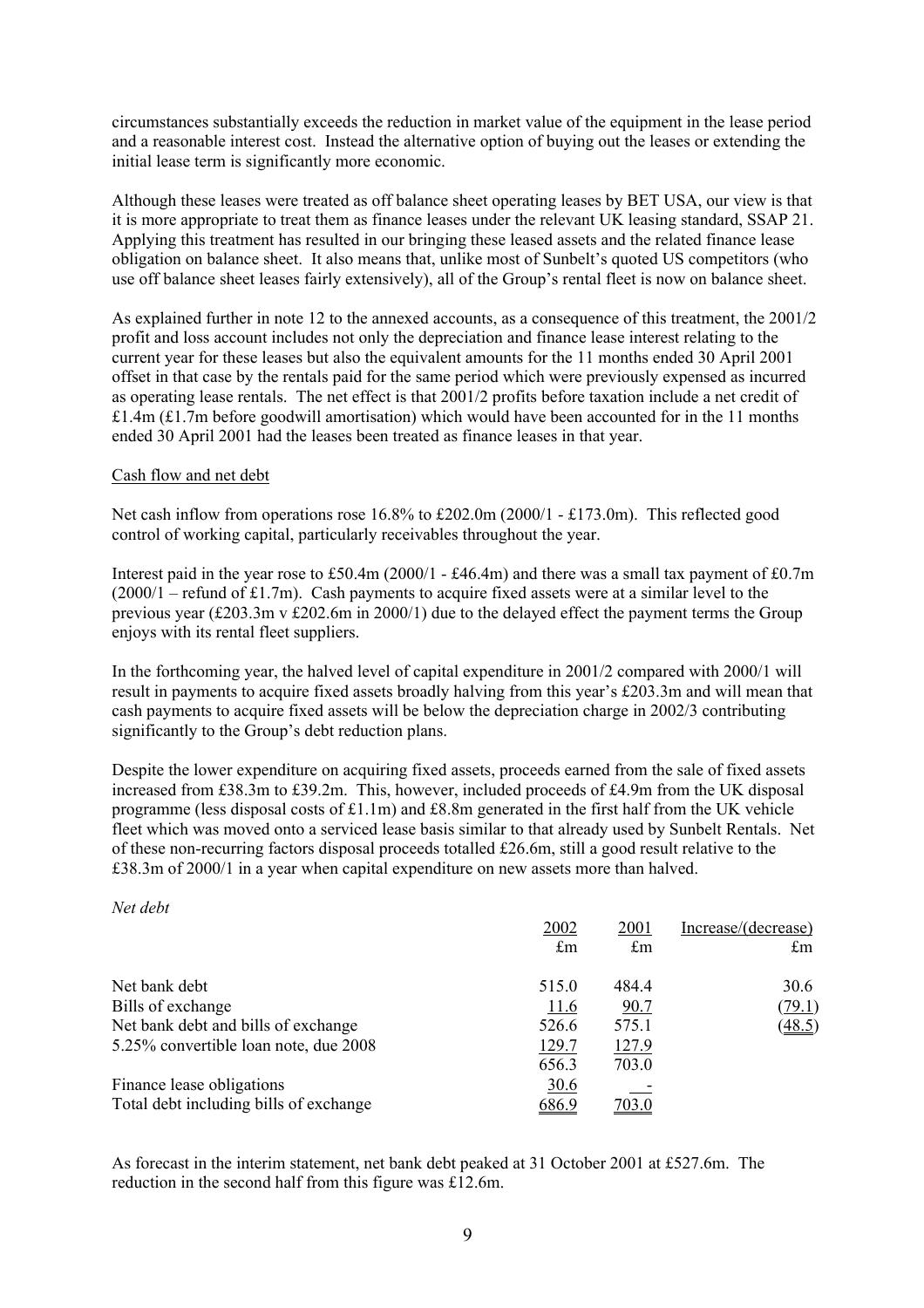Taking net bank debt and bills of exchange (the form in which much of the long credit terms provided by equipment vendors is held) together – which is the measure of senior debt used under our banking agreements – debt was reduced by £48.5m over the year as a whole. This comprised a reduction of £29.1m in the first half and a further reduction of £19.4m in the seasonally weaker second half of the year.

Including finance lease obligations on the BET USA equipment rental leases which have now been brought on balance sheet as discussed under acquisitions above and the 5.25% unsecured, convertible loan note, due 2008, total debt was £686.9m at 30 April 2002 (2001 - £703.0m).

The halved capital expenditure in the year to 30 April 2002 and the £75m capital expenditure currently anticipated for the year to 30 April 2003 are expected to produce further and accelerating debt repayments in 2002/3 and 2003/4.

#### *Bank loan facilities*

The Group's principal bank facility is the US \$825m committed long term secured multi- currency loan facility entered into at the time of the BET acquisition on 1 June 2000. Interest is payable on this facility at variable rates linked to underlying market rates traded in the London interbank market.

At 30 April 2002 £506.7m (2001 - £483.0m) was drawn under the facility with the remainder of the commitment (£56.9m) undrawn. £254.4m is drawn under a seven year medium term loan committed to 1 June 2007 with the remainder (£252.3m) drawn under a 364 day revolving credit agreement which is committed until 1 June 2005. The facility is repayable at maturity except that there is a notional 1% amortisation of the term loan each year on the anniversary of its issue (US\$3.75m) and the revolving facility reduces in two tranches of US \$50m each on 1 June 2003 & 2004.

Accordingly both the amounts drawn under the medium term loan and under the revolving credit agreement are presented in the balance sheet under creditors due in more than one year (other than in respect of the 1% medium term loan amortisation due on 1 June 2002) because the year end drawings under the revolving credit facility were replaced by new drawings under the same committed facility when they matured.

The facility is secured by means of fixed and floating charges over substantially all of the Group's assets. Under the terms of the facility, the Group is required to demonstrate compliance with certain financial covenants comprising the ratios of EBITDA to interest and to senior and total debt levels and the ratio of debt levels to the value of tangible assets on a quarterly basis. None of these quarterly covenants was breached during the year ended 30 April 2002. Adjustments to the covenants were agreed unanimously by the bank group in April 2002 to provide greater financial flexibility in the light of the US economic downturn.

The Group also has two secured but uncommitted bank overdraft lines provided alongside the main secured facility. At 30 April 2002 £8.5m was outstanding under these facilities leaving £9.9m undrawn. Thus headroom at 30 April 2002 under all the Group's facilities (committed and uncommitted) was £66.8m.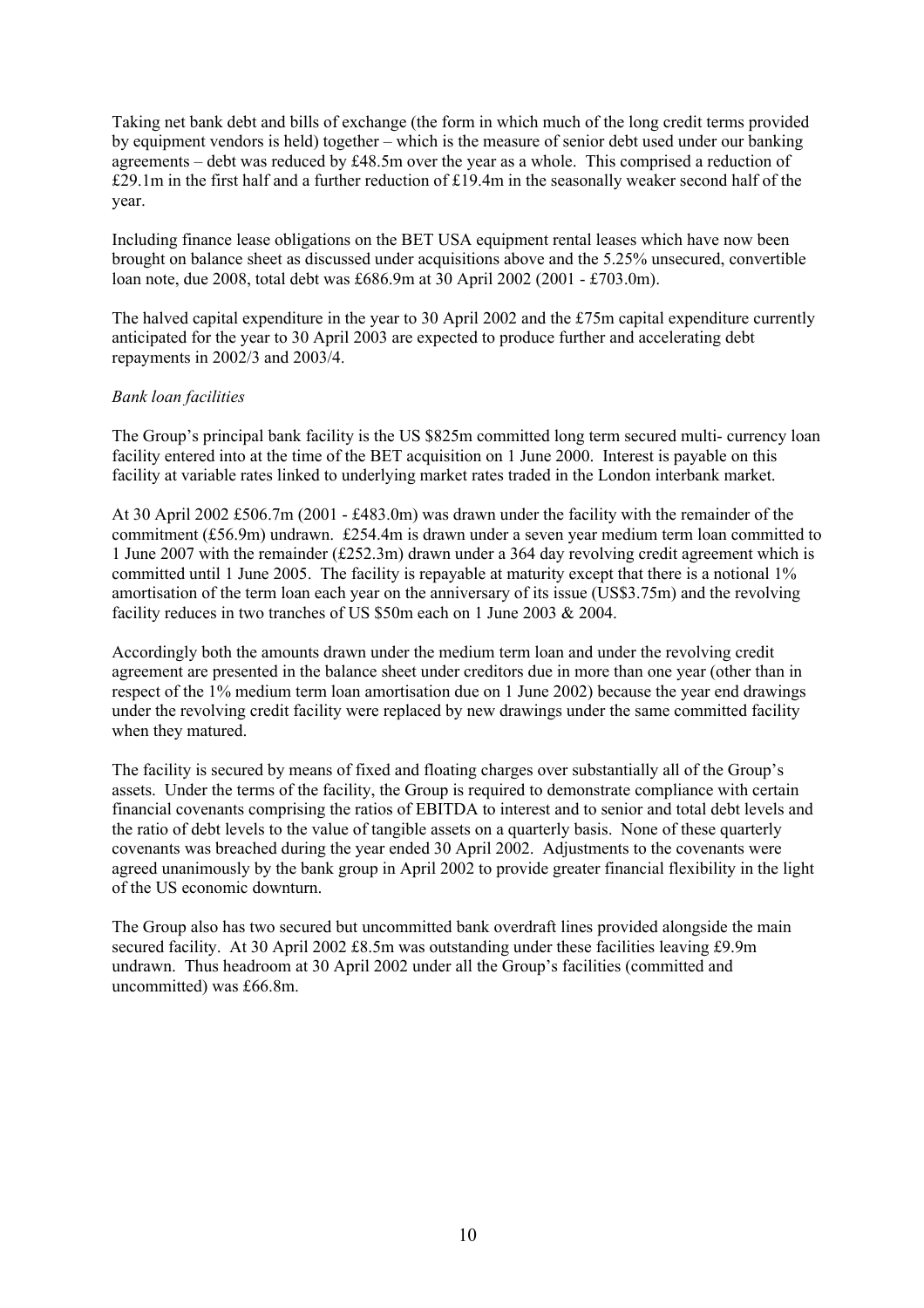#### Accounts receivable securitisation

On 14 June 2002 the Company and certain of its subsidiaries completed a rolling £60m accounts receivable securitisation with Banc of America Securities. Under the securitisation programme, which funded on 20 June 2002, the Group receives non recourse funding of up to £60m secured against its UK and US receivables. This new source of funding, which is committed until the revolver commitment date of 31 May 2005, carries an effective funding cost of approximately 135 basis points over US dollar LIBOR which compares to the average premium of 250 basis points on borrowings under the senior credit facility - £60m of which was repaid on a pro-rata basis with the agreement of the Company's bank group concurrently with the initial funding of the securitisation programme which raised £59.4m.

The securitisation programme therefore provides both a significant reduction in the level of Ashtead's borrowings under the Senior Credit Agreement and a new source of funding at lower cost.

#### Profit centre numbers

|                           | 2002 | 2001 |
|---------------------------|------|------|
| <b>Sunbelt Rentals</b>    | 188  | 163  |
| A-Plant                   | 268  | 273  |
| <b>Ashtead Technology</b> |      |      |
| Corporate office          |      |      |
|                           |      |      |

During the year Sunbelt established 23 new depots, including five through acquisition. Additionally a further two new profit centres were established to enable specialist activities to be managed and reported separately from general businesses. To increase operational efficiency A-Plant merged five previously separately managed profit centres in the year into another profit centre operating at the same site.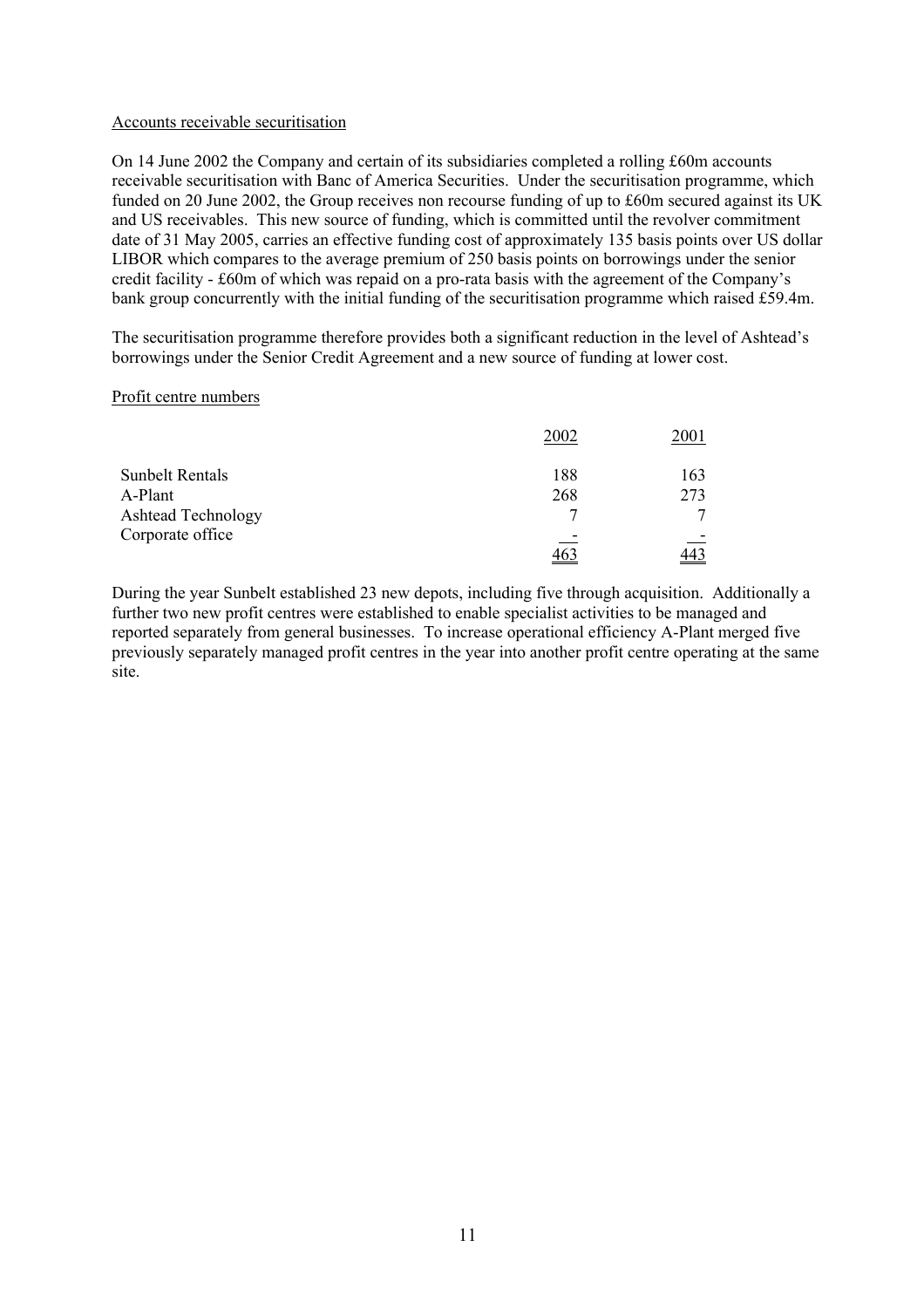## **CONSOLIDATED PROFIT & LOSS ACCOUNT FOR THE YEAR ENDED 30 APRIL**

|                                                                                      | Before<br>goodwill & | 2002<br>Goodwill<br>amortisation & |                     | Before<br>goodwill &      | 2001<br>Goodwill<br>amortisation |                           |
|--------------------------------------------------------------------------------------|----------------------|------------------------------------|---------------------|---------------------------|----------------------------------|---------------------------|
|                                                                                      | exceptional<br>items | exceptional<br>items               | Total               | exceptional<br>items      | & exceptional<br>items           | Total                     |
|                                                                                      | £m                   | $\pounds$ m                        | $\pounds$ m         | $\pounds$ m<br>(restated) | $\pounds$ m<br>(restated)        | $\pounds$ m<br>(restated) |
| <b>Turnover</b>                                                                      | 583.7                |                                    | 583.7               | 552.0                     |                                  | 552.0                     |
| Cost of sales                                                                        | (462.2)              |                                    | (462.2)             | (430.8)                   |                                  | (430.8)                   |
| Gross profit<br>Administrative expenses                                              | 121.5<br>(40.2)      |                                    | 121.5<br>(40.2)     | 121.2<br>(32.6)           | $\frac{1}{2}$<br>(12.3)          | 121.2<br>(44.9)           |
| Goodwill amortisation                                                                |                      | (8.8)                              | (8.8)               |                           | (8.1)                            | (8.1)                     |
| <b>Operating profit</b><br>Exceptional loss on disposal of                           | 81.3                 | (8.8)                              | 72.5                | 88.6                      | (20.4)                           | 68.2                      |
| fixed assets<br>Net interest payable and similar                                     |                      | (32.6)                             | (32.6)              |                           |                                  |                           |
| charges                                                                              | (52.4)               | (3.0)                              | (55.4)              | (47.4)                    | (9.7)                            | (57.1)                    |
| (Loss)/profit on ordinary<br>activities before taxation                              | 28.9                 | (44.4)                             | (15.5)              | 41.2                      | (30.1)                           | 11.1                      |
| Taxation on (loss)/profit on<br>ordinary activities: - current tax<br>- deferred tax | 0.3<br>18.9<br>19.2  |                                    | 0.3<br>18.9<br>19.2 | 1.2<br>(10.1)<br>(8.9)    |                                  | 1.2<br>(10.1)<br>(8.9)    |
| Profit for the financial year                                                        | 48.1                 | (44.4)                             | 3.7                 | 32.3                      | (30.1)                           | 2.2                       |
| Equity dividends<br>Retained loss transferred to                                     |                      |                                    | (11.3)              |                           |                                  | (11.3)                    |
| reserves                                                                             |                      |                                    | (7.6)               |                           |                                  | (9.1)                     |
| Basic earnings per share<br>Diluted earnings per share                               |                      |                                    | 1.1p<br>1.lp        |                           |                                  | 0.7p<br>0.7p              |

All acquisitions made this year were immediately integrated into the Group's ongoing operations. No segregated operating profit information is therefore available. Comparative figures have been restated as described in note 4.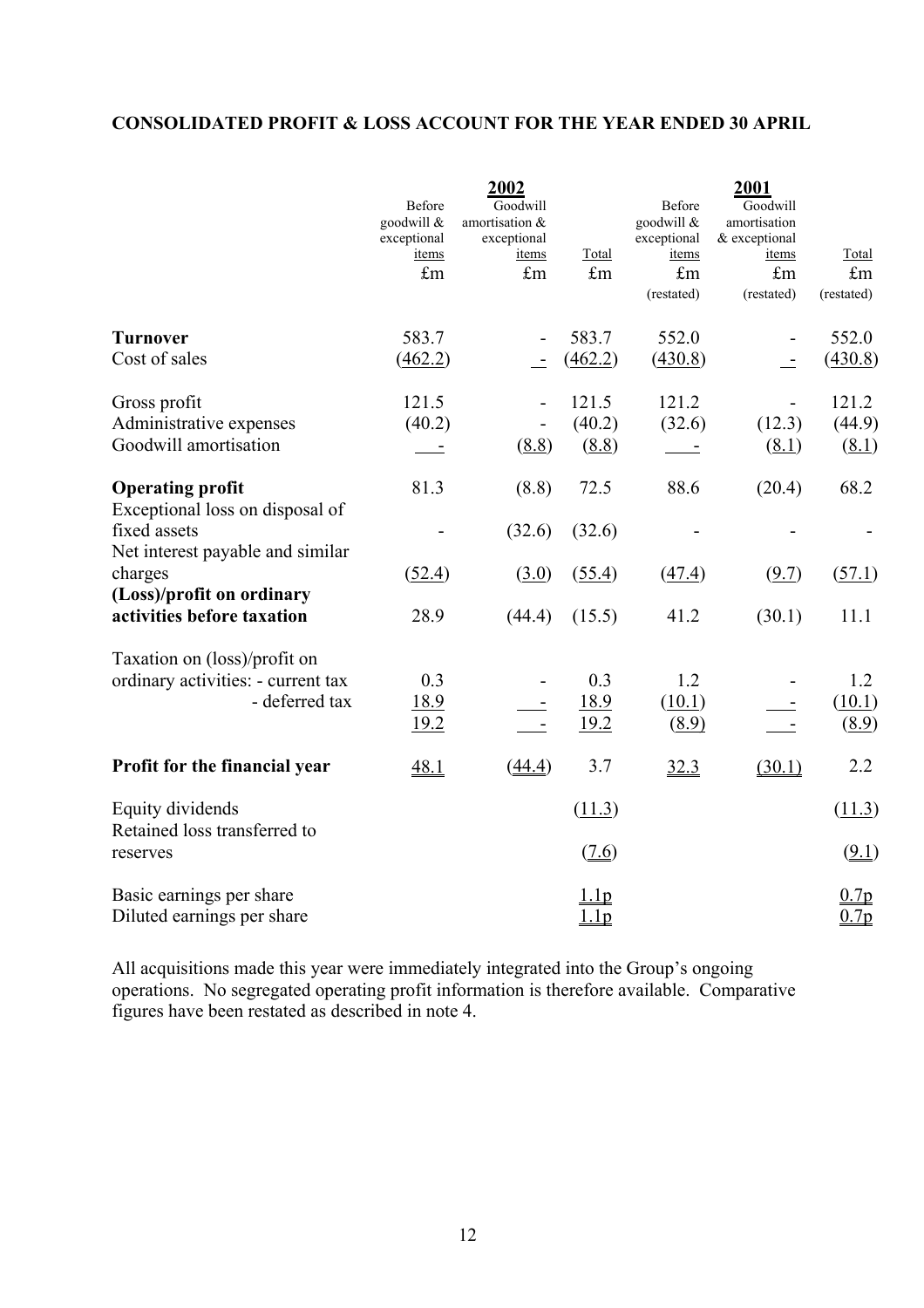## **CONSOLIDATED STATEMENT OF TOTAL RECOGNISED GAINS AND LOSSES FOR THE YEAR ENDED 30 APRIL**

|                                                                           | 2002<br>$\pounds$ m | 2001<br>$\mathbf{f}_{\mathbf{m}}$<br>(restated) |
|---------------------------------------------------------------------------|---------------------|-------------------------------------------------|
| Profit for the financial year<br>Foreign currency translation differences | 3.7<br>(0.7)        | $2.2^{\circ}$<br>(0.2)                          |
| Total recognised gains and losses relating to the year                    | 3.0                 | 2.0                                             |
| Prior period adjustments relating to deferred tax                         | (48.4)              |                                                 |
| Total gains and losses recognised since the last annual report            | (45.4)              |                                                 |

## **RECONCILIATION OF MOVEMENTS IN SHAREHOLDERS' FUNDS FOR THE YEAR ENDED 30 APRIL**

|                                                                                                                         | 2002<br>$\pounds$ m    | 2001<br>$\pounds$ m<br>(restated) |
|-------------------------------------------------------------------------------------------------------------------------|------------------------|-----------------------------------|
| Profit for the financial year<br>Equity dividends                                                                       | 3.7<br>(11.3)<br>(7.6) | 2.2<br>(11.3)<br>(9.1)            |
| Foreign currency translation differences<br>Share capital subscribed<br>Net (reduction)/addition to shareholders' funds | (0.7)<br>0.7<br>(7.6)  | (0.2)<br>0.5<br>(8.8)             |
| At 1 May as previously reported                                                                                         | 250.5                  | 236.8                             |
| Prior year adjustment relating to deferred tax<br>At 1 May as restated                                                  | (48.4)<br>202.1        | (25.9)<br>210.9                   |
| <b>Closing shareholders' funds</b>                                                                                      | 194.5                  |                                   |

Comparative figures have been restated as described in note 4.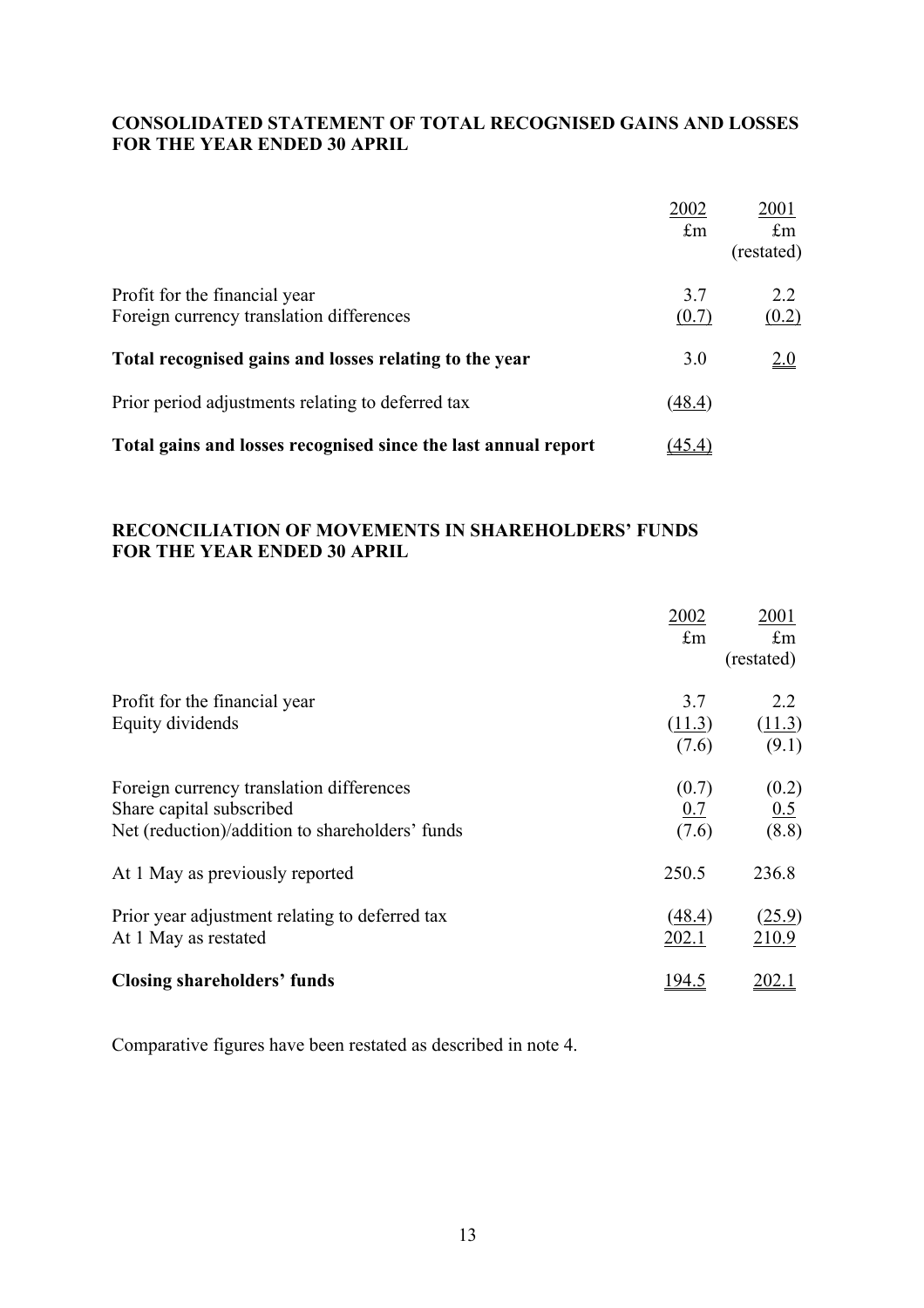## **CONSOLIDATED BALANCE SHEET AT 30 APRIL**

|                                                                              | 2002<br>$\mathop{\text{fm}}$ | 2001<br>$\pounds$ m<br>(restated |
|------------------------------------------------------------------------------|------------------------------|----------------------------------|
| <b>Fixed assets</b>                                                          |                              |                                  |
| Intangible assets – goodwill                                                 | 160.8                        | 164.3                            |
| Tangible fixed assets:                                                       |                              |                                  |
| - rental equipment                                                           | 678.1                        | 725.6                            |
| - other fixed assets                                                         | 72.8                         | 76.9                             |
|                                                                              | 750.9                        | 802.5                            |
| Investments – own shares held by ESOT                                        | 1.6                          |                                  |
|                                                                              | 913.3                        | 966.8                            |
| <b>Current assets</b>                                                        |                              |                                  |
| <b>Stock</b>                                                                 | 12.9                         | 15.3                             |
| Debtors                                                                      | 110.7                        | 125.7                            |
| Cash at bank and in hand                                                     | 0.5                          | 1.1                              |
|                                                                              | 124.1                        | 142.1                            |
| Creditors - amounts falling due within one year<br>Bank loans and overdrafts | (11.1)                       |                                  |
|                                                                              |                              | (4.8)                            |
| Finance lease obligations<br>Bills of exchange                               | (12.4)<br>(11.6)             |                                  |
| Trade and other creditors                                                    |                              | (90.7)                           |
|                                                                              | (110.1)                      | (132.0)                          |
|                                                                              | (145.2)                      | (227.5)                          |
| <b>Net current liabilities</b>                                               | (21.1)                       | (85.4)                           |
| <b>Total assets less current liabilities</b>                                 | 892.2                        | 881.4                            |
| Creditors - amounts falling due after more than one year                     |                              |                                  |
| Bank and other loans                                                         | (504.4)                      | (480.7)                          |
| Finance lease obligations                                                    | (18.2)                       |                                  |
| 5.25% unsecured convertible loan note, due 2008                              | (129.7)                      | (127.9)                          |
|                                                                              | (652.3)                      | (608.6)                          |
| <b>Provision for liabilities and charges</b>                                 |                              |                                  |
| Deferred taxation                                                            | (41.1)                       | (66.0)                           |
| Other provisions                                                             | (4.3)                        | (4.7)                            |
|                                                                              | (45.4)                       | (70.7)                           |
| <b>Total net assets</b>                                                      | <u>194.5</u>                 | <u>202.1</u>                     |
| <b>Capital and reserves</b>                                                  |                              |                                  |
| Called up share capital                                                      | 32.5                         | 32.4                             |
| Share premium account                                                        | 100.7                        | 100.1                            |
| Revaluation reserve                                                          | 0.5                          | 0.5                              |
| Profit and loss account                                                      | 60.8                         | 69.1                             |
| <b>Total equity shareholders' funds</b>                                      | <u>194.5</u>                 | 202.1                            |

Comparative figures have been restated as described in note 4.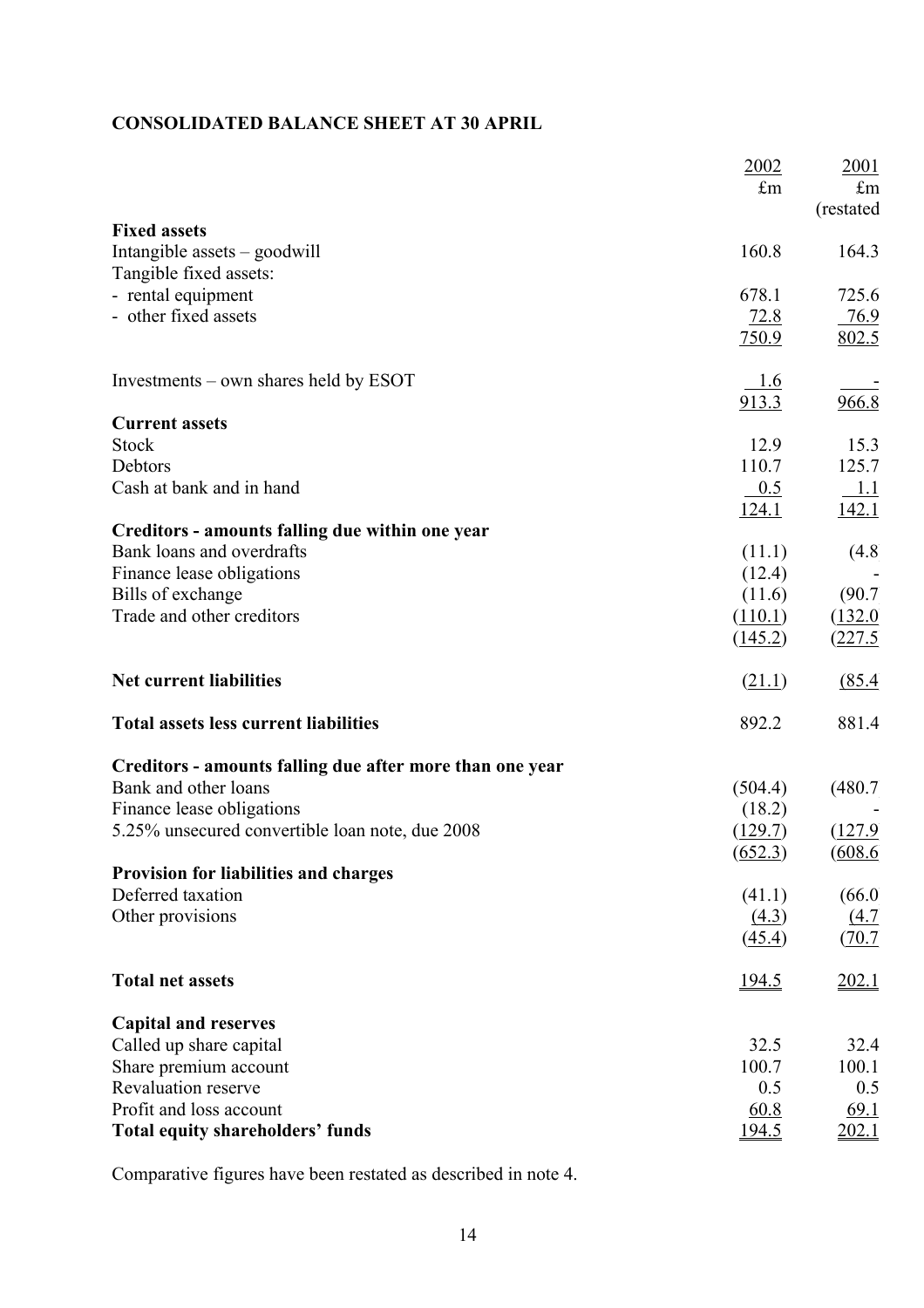## **CONSOLIDATED CASH FLOW STATEMENT FOR THE YEAR ENDED 30 APRIL**

|                                                                                    | £m      | 2002<br>$\pounds$ m | $\pounds$ m | <u>2001</u><br>$\pounds$ m |
|------------------------------------------------------------------------------------|---------|---------------------|-------------|----------------------------|
| Net cash inflow from operating activities                                          |         |                     |             |                            |
| Cash inflow before integration costs                                               |         | 202.0               |             | 173.0                      |
| Exceptional BET USA integration costs<br>Net cash inflow from operating activities |         | $\frac{1}{202.0}$   |             | (10.3)<br>162.7            |
| Returns on investments and servicing of finance                                    |         |                     |             |                            |
| Interest received                                                                  |         |                     | 0.6         |                            |
| Interest paid                                                                      | (43.5)  |                     | (37.3)      |                            |
| Exceptional costs re bank facility                                                 | (1.3)   |                     | (9.7)       |                            |
| Interest element of finance lease payments                                         | (5.6)   |                     |             |                            |
| Net cash outflow from returns on investments<br>and servicing of finance           |         | (50.4)              |             | (46.4)                     |
| <b>Taxation (outflow)/inflow</b>                                                   |         | (0.7)               |             | 1.7                        |
| Capital expenditure and financial investment                                       |         |                     |             |                            |
| Purchase of tangible fixed assets                                                  | (203.3) |                     | (202.6)     |                            |
| Sale of tangible fixed assets                                                      | 39.2    |                     | 38.3        |                            |
| Purchase of own shares by employee share                                           |         |                     |             |                            |
| ownership trust                                                                    | (1.6)   |                     |             |                            |
| Net cash outflow from capital expenditure and                                      |         |                     |             |                            |
| financial investment                                                               |         | (165.7)             |             | (164.3)                    |
| Acquisitions & disposals outflow                                                   |         | (3.3)               |             | (214.1)                    |
| <b>Equity dividends paid</b>                                                       |         | (11.3)              |             | (10.4)                     |
| Net cash outflow before management of                                              |         |                     |             |                            |
| liquid resources and financing                                                     |         | (29.4)              |             | (270.8)                    |
| Inflow from management of liquid resources                                         |         |                     |             | 15.6                       |
| <b>Financing</b>                                                                   |         |                     |             |                            |
| Issue of ordinary share capital                                                    | 0.7     |                     | 0.5         |                            |
| Drawdown of loans                                                                  | 89.3    |                     | 466.6       |                            |
| Redemption of loans                                                                | (56.8)  |                     | (170.3)     |                            |
| Capital element of finance lease payments                                          | (10.7)  |                     |             |                            |
| Net cash inflow from financing                                                     |         | <u>22.5</u>         |             | <u>296.8</u>               |
| (Decrease)/increase in cash                                                        |         | (6.9)               |             | <u>41.6</u>                |

Comparative figures have been restated as described in note 4.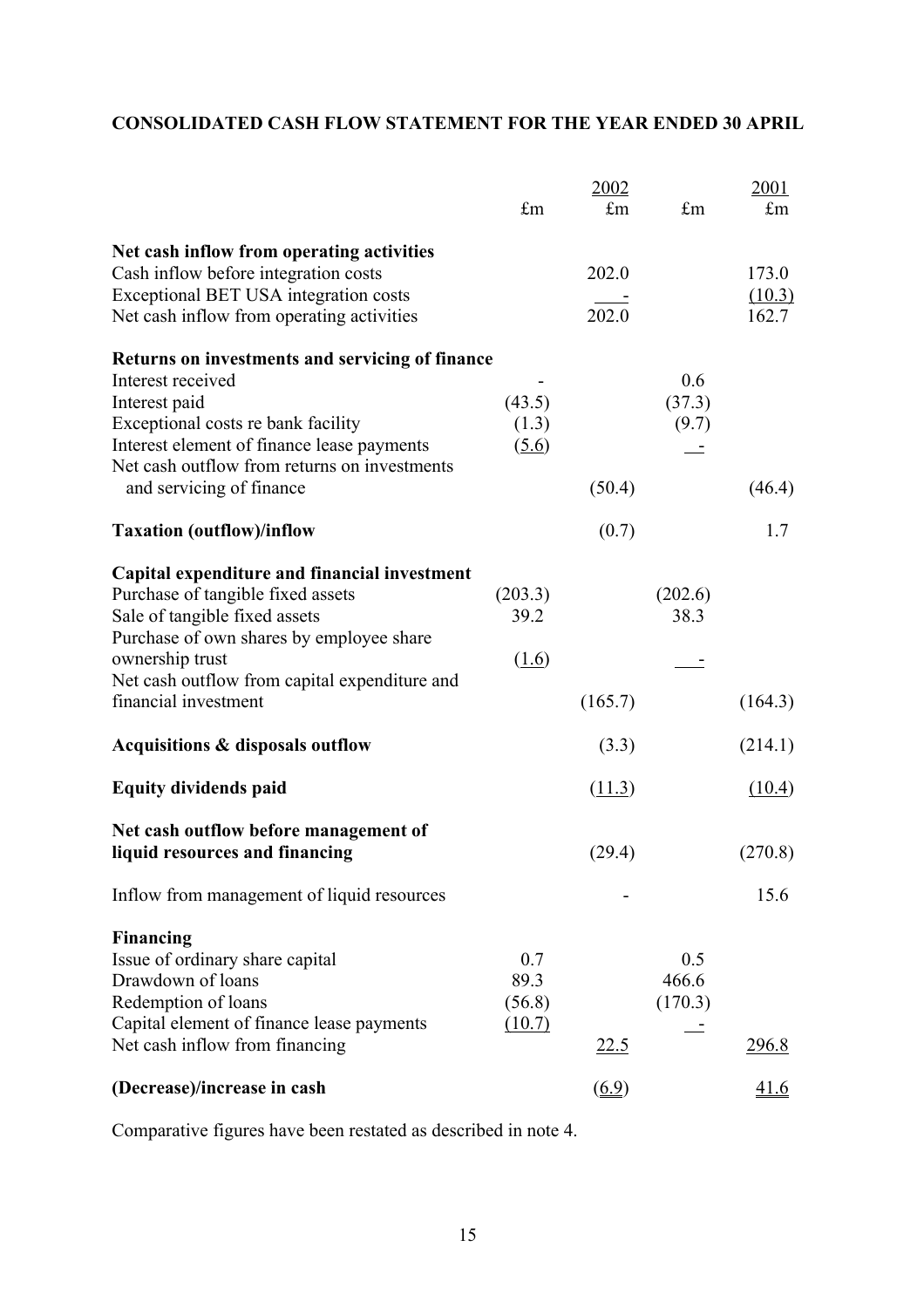### **NOTES TO THE PRELIMINARY STATEMENT FOR THE YEAR ENDED 30 APRIL 2002**

- 1. This preliminary announcement of the results for the year ended 30 April 2002 is an excerpt from the forthcoming 2002 Annual Report & Accounts and does not constitute the statutory accounts for either 2001/2 or 2000/1. The 2001/2 figures are extracted from the audited accounts for that year which have not yet been approved by shareholders or filed with Companies House. The comparative figures are extracted from the latest published financial statements that have been delivered to the Registrar of Companies restated for the introduction of FRS 19 – Deferred taxation as described in note 4 below. The auditors' reports in respect of both years were unqualified and do not contain a statement under section 237 of the Companies Act 1985.
- 2. This preliminary announcement has been approved by a duly authorised committee of the Board.
- 3. The Directors are proposing that a final dividend of 2.88p per share be declared. If approved by shareholders at the Annual General Meeting, this will be paid on 30 September 2002 to shareholders on record on 6 September 2002.
- 4. The audited accounts for the year ended 30 April 2002 have been prepared using consistent accounting policies to those applied in the statutory accounts for the year ended 30 April 2001 except that the Group has now adopted FRS 19 - Deferred taxation which requires full provision to be made for deferred taxation. The necessary adjustments to the accounts for the year ended 30 April 2001 have been made by way of prior year adjustment.
- 5. Geographic analysis

|                               | Turnover     |             |             | Operating profit |               | Net assets    |
|-------------------------------|--------------|-------------|-------------|------------------|---------------|---------------|
|                               | 2002         | 2001        | 2002        | 2001             | 2002          | 2001          |
|                               | $\pounds$ m  | $\pounds$ m | $\pounds$ m | $\pounds$ m      | $\pounds$ m   | $\pounds$ m   |
|                               |              |             |             |                  |               | (restated)    |
| <b>United States</b>          | 389.1        | 350.2       | 66.0        | 61.2             | 659.7         | 591.5         |
| United Kingdom                | 192.3        | 199.7       | 14.6        | 26.8             | 249.1         | 286.9         |
| Rest of World                 | <u>2.3</u>   | <u>2.1</u>  | 0.7         | 0.6              | <u>2.1</u>    | 2.0           |
|                               | 583.7        | 552.0       | 81.3        | 88.6             | 910.9         | 880.4         |
| Exceptional integration costs | -            |             |             | (12.3)           |               |               |
| Goodwill amortisation         |              |             | (8.8)       | (8.1)            |               |               |
| Central items*                |              |             |             |                  | (716.4)       | (678.3)       |
|                               | <u>583.′</u> | 552.0       | <u>12.5</u> | 68.2             | <u> 194.5</u> | <u> 202.1</u> |

\* net borrowings and deferred taxation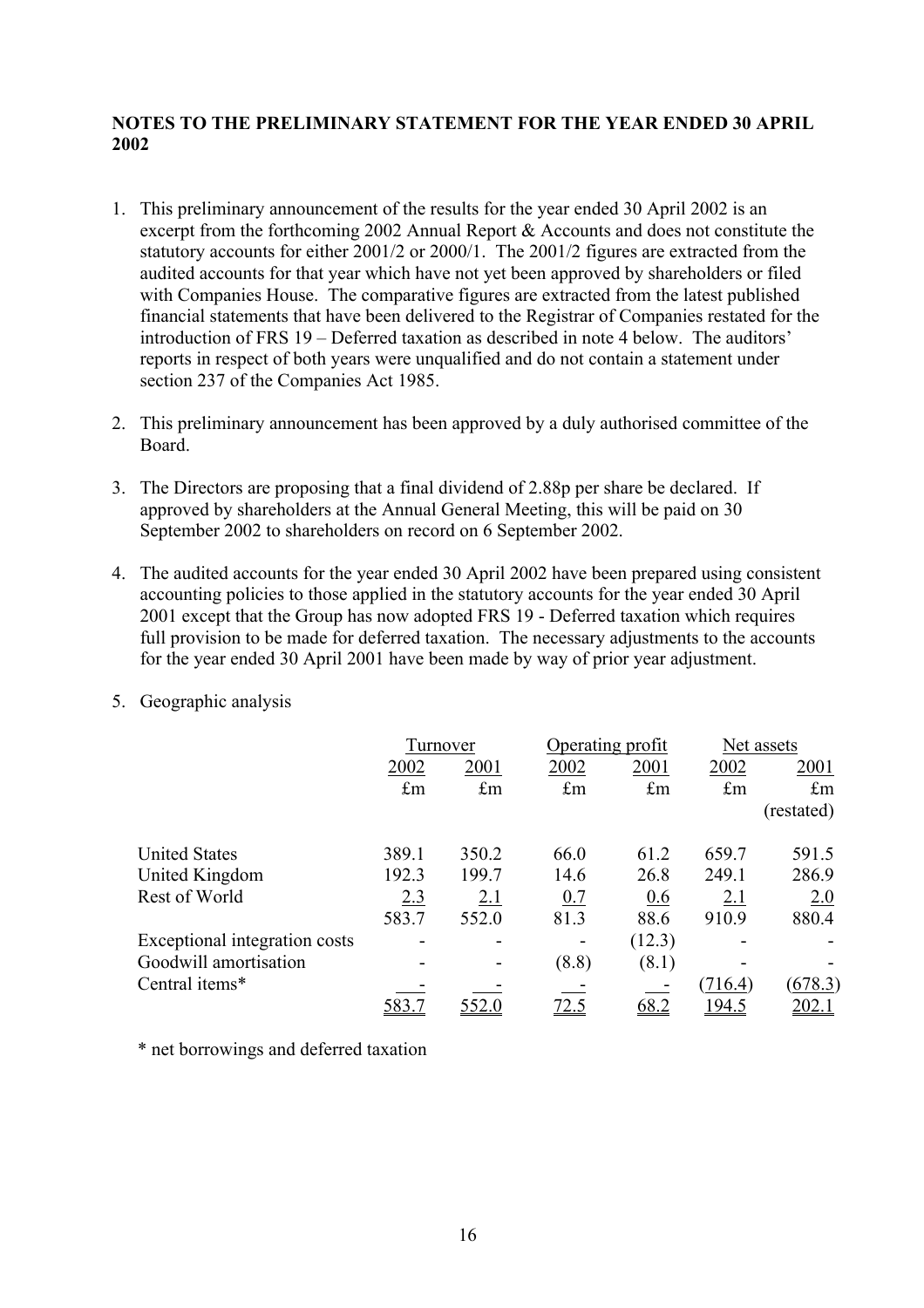6. Net interest payable and similar charges

|    |                                                      | 2002        | 2001        |
|----|------------------------------------------------------|-------------|-------------|
|    |                                                      | $\pounds$ m | $\pounds$ m |
|    | Bank interest payable                                | 39.2        | 41.4        |
|    | Accrued interest amortisation on convertible loan    | 7.6         | 6.6         |
|    | Interest payable on finance leases                   | 5.6         |             |
|    | Total interest payable                               | 52.4        | 48.0        |
|    | Bank interest receivable                             |             | (0.6)       |
|    | Exceptional costs re bank facility (note 7)          | 3.0         | 9.7         |
|    |                                                      | 55.4        | 57.1        |
| 7. | Exceptional items                                    |             |             |
|    |                                                      | 2002        | 2001        |
|    |                                                      | $\pounds$ m | $\pounds$ m |
|    | Loss on disposal of UK assets                        | 32.6        |             |
|    | <b>BET USA</b> integration costs                     |             | 12.3        |
|    | Bank facility costs included within interest payable | <u>3.0</u>  | 9.7         |
|    |                                                      | 35.6        | 22.0        |

The exceptional loss on disposal of UK fixed assets is net of proceeds received of £4.9m and also includes incremental transport, storage and disposal costs of £1.1m. Exceptional costs in relation to the bank facility in 2002 comprise variation fees payable in connection with (i) the adjustments made to bank covenants in July 2001 consequent upon adoption of new accounting policies and estimation techniques under FRS18 in the 2001 accounts and (ii) the adjustments made to bank covenants in April 2002 to provide greater future financial flexibility in light of the impact of the downturn in the US economy.

8. Taxation

|                                                | 2002        | 2001        |
|------------------------------------------------|-------------|-------------|
|                                                | $\pounds$ m | $\pounds$ m |
| UK Corporation tax at $30\%$ (2001 – 30%)      |             | (restated)  |
| - current year charge                          |             | 0.1         |
| - credit in respect of prior year              | (0.9)       | (1.1)       |
|                                                | (0.9)       | (1.0)       |
| Double taxation relief                         |             | (0.1)       |
|                                                | (0.9)       | (1.1)       |
| Overseas taxation - current year charge        | 0.6         | 0.1         |
| - credit in respect of prior year              |             | (0.2)       |
| Total current tax credit                       | (0.3)       | (1.2)       |
|                                                |             |             |
| Deferred taxation credit - current year charge | 2.5         | 10.1        |
| - prior year credit                            | (21.4)      |             |
|                                                | (18.9)      | 10.1        |
|                                                | (19.2)      | <u>8.9</u>  |
|                                                |             |             |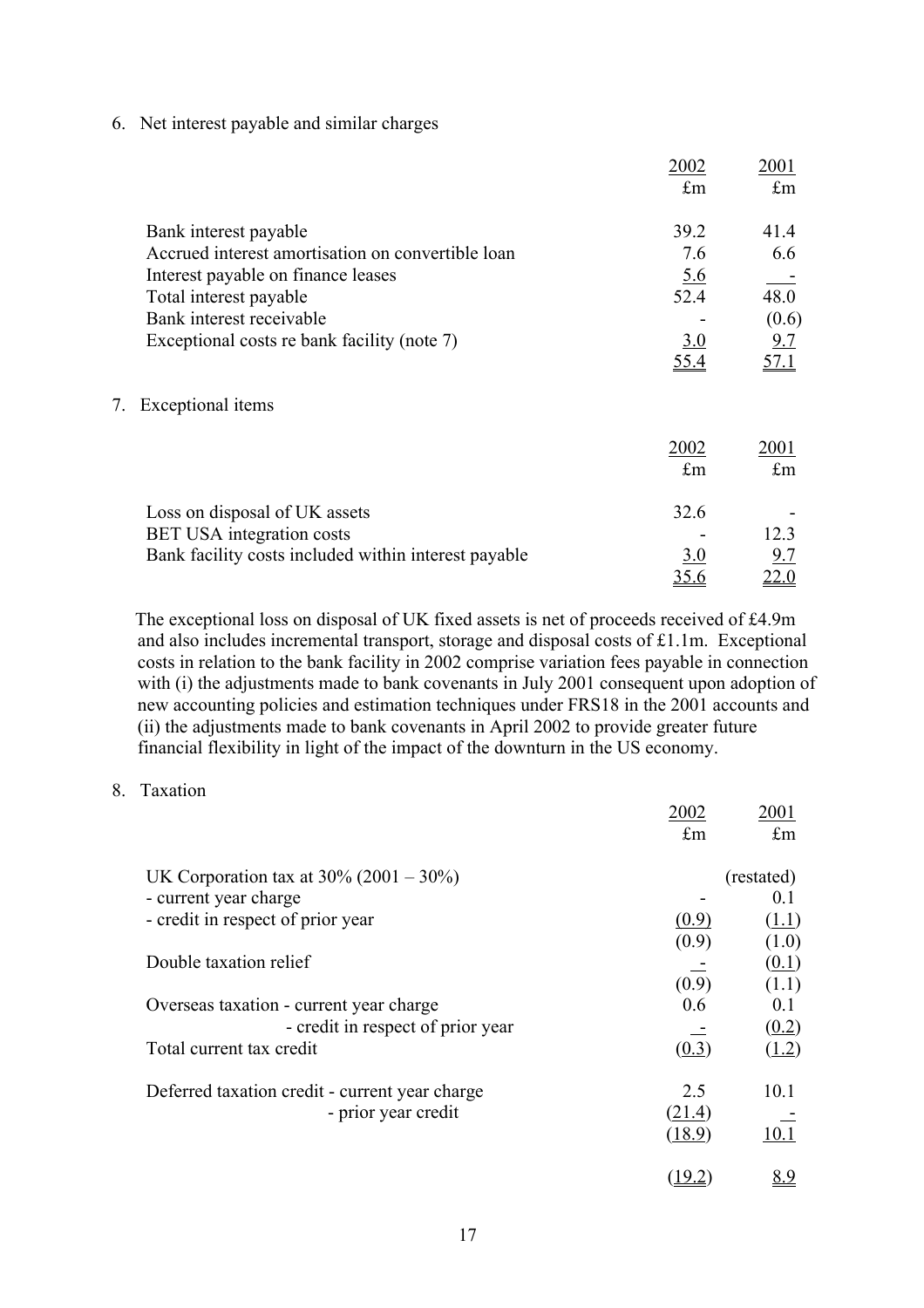#### 9. Earnings per share

Earnings per share for the year ended 30 April 2002 have been calculated based on the profit for the financial year and on 324,090,666 ordinary shares, being the weighted average number of ordinary shares in issue during the year excluding the shares held by the ESOT (2001 – 323,334,079 ordinary shares). Diluted earnings per share for the year ended 30 April 2001 have been calculated using the profit for the financial year and the diluted number of shares calculated as follows:

|                                                            |               | 2002        |        |               | 2001       |        |
|------------------------------------------------------------|---------------|-------------|--------|---------------|------------|--------|
|                                                            | Profit for    | Weighted    | Per    | Profit for    | Weighted   | Per    |
|                                                            | the financial | average no  | share  | the financial | average no | share  |
|                                                            | year          | of shares   | amount | year          | of shares  | amount |
|                                                            | $\pounds$ m   | $\pounds$ m | p      | $\pounds$ m   | £m         | p      |
|                                                            |               | (restated)  |        | (restated)    |            |        |
| As used in the calculation of                              |               |             |        |               |            |        |
| basic earnings per share                                   | 3.7           | 324.1       | 1.1    | 2.2           | 323.3      | 0.7    |
| Outstanding share options<br>As used in the calculation of |               | <u>1.6</u>  |        |               | 3.0        |        |
| diluted earnings per share                                 | 3.7           | 325.        |        |               | 326.3      | 0.7    |

## 10. Tangible fixed assets

| Net book value      |                           | Rental equipment | Other fixed  | Total tangible |
|---------------------|---------------------------|------------------|--------------|----------------|
|                     | Held under finance leases | Owned            | assets       | fixed assets   |
|                     | $\pounds$ m               | $\pounds$ m      | $\pounds$ m  | $\pounds$ m    |
| At 30 April 2001    |                           | 725.6            | 76.9         | 802.5          |
| Exchange difference | 0.9                       | (7.4)            | (0.5)        | (7.0)          |
| Additions           |                           | 98.0             | 15.8         | 113.8          |
| Acquisitions        | 32.9                      | (0.9)            | 0.1          | 32.1           |
| Disposals           |                           | (58.8)           | (10.8)       | (69.6)         |
| Depreciation        | (6.7)                     | (105.5)          | <u>(8.7)</u> | (120.9)        |
| At 30 April 2002    | 27.1                      | 651.0            | <u>72.8</u>  | 750.9          |

### 11. Intangible assets – goodwill

|                                                   | Cost        | Amortisation | ${\rm NBV}$ |
|---------------------------------------------------|-------------|--------------|-------------|
|                                                   | $\pounds$ m | $\pounds$ m  | $\pounds$ m |
| At 1 May 2001 as originally reported              | 158.4       | (7.7)        | 150.7       |
| Prior year adjustment re BET USA deferred tax     | 14.4        | (0.8)        | 13.6        |
| At 1 May 2001 as restated                         | 172.8       | (8.5)        | 164.3       |
| Arising in respect of acquisitions in the year    | 2.8         |              | 2.8         |
| Adjustment in relation to BET USA acquired 1 June |             |              |             |
| 2000                                              | 2.5         |              | 2.5         |
| Amortisation during the year                      |             | (8.8)        | (8.8)       |
| At 30 April 2002                                  |             | 7.3          | 60.8        |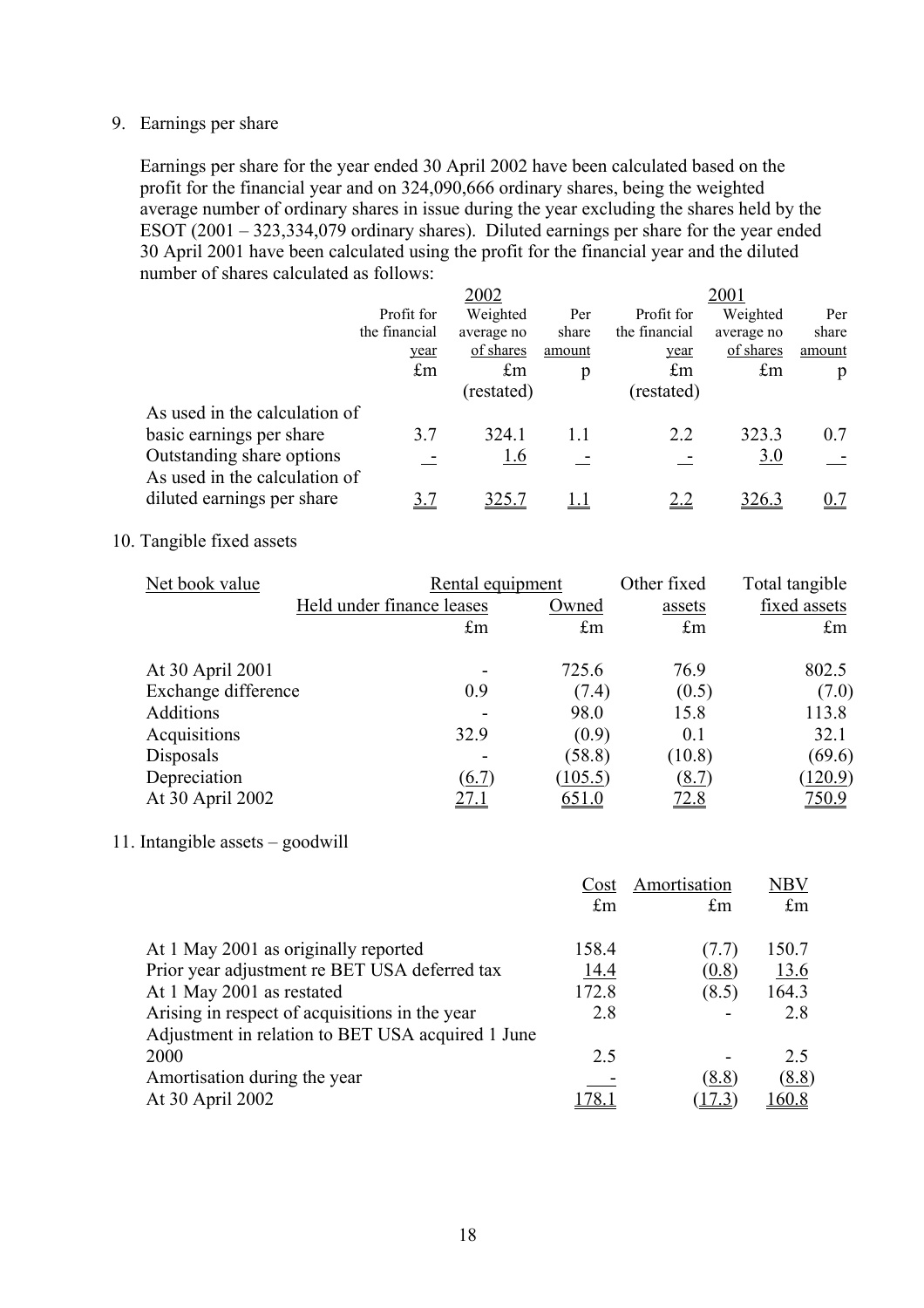### 12. Acquisitions

(i) The goodwill arising on the two small acquisitions completed by Sunbelt Rentals in the year is as follows:

| Assets acquired at provisional fair market value: | LIII. |
|---------------------------------------------------|-------|
| - fixed assets                                    | 4.1   |
| - debtors                                         | 1.1   |
| Consideration (including costs):                  | 5.2   |
| - cash paid                                       | 7.1   |
| - accrued deferred consideration                  | 0.9   |
| Goodwill arising                                  | 2.8   |

 $\mathbf{r}_{\mathbf{m}}$ 

(ii) Adjustments to prior year fair values

On 1 June 2000 the Group acquired BET USA. The acquisition was accounted for by the acquisition method of accounting. The fair values used in the 2001 accounts were provisional. In the year ended April 2002 post acquisition amendments, as explained below and in accordance with FRS7 'Fair values in acquisition accounting', have been made to these provisional fair values. The differences have been taken as an adjustment to goodwill on acquisition. Provisional and amended fair values for net assets acquired were as follows:

|                        | Provisional   | Change of   | Completion and   | Final fair   |
|------------------------|---------------|-------------|------------------|--------------|
|                        | fair value to | accounting  | hindsight period | value to     |
|                        | the Group     | policy      | adjustments      | the Group    |
|                        | $\pounds$ m   | $\pounds$ m | $\pounds$ m      | $\pounds$ m  |
| Fixed assets           | 173.0         |             | 28.0             | 201.0        |
| <b>Stocks</b>          | 4.6           |             |                  | 4.6          |
| Debtors                | 32.4          |             |                  | 32.4         |
| Cash                   | 2.0           |             |                  | 2.0          |
| Creditors              | (29.0)        |             | (40.1)           | (69.1)       |
| Deferred taxation      |               | (14.4)      | 4.9              | (9.5)        |
|                        | 183.0         | (14.4)      | (7.2)            | 161.4        |
| Purchase consideration | 326.2         |             | (4.7)            | <u>321.5</u> |
| Goodwill               |               |             | <u>2.5</u>       | .60.1        |

The change of accounting policy adjustment relates to FRS19 - Deferred Taxes which was adopted during the year.

The principal hindsight period adjustment to fair values relates to the reclassification of certain leases over rental equipment as finance leases which were previously treated as operating leases by the acquired company, increasing fixed assets by £32.9m, increasing creditors by £40.3m and generating additional goodwill of £7.4m. Other adjustments are in respect of reassessments of asset and liability valuations completed in the year which have reduced fixed assets and creditors by £4.9m and £0.2m respectively less related deferred taxation of £1.8m and the inclusion of a deferred tax asset relating principally to acquired tax losses of £3.1m.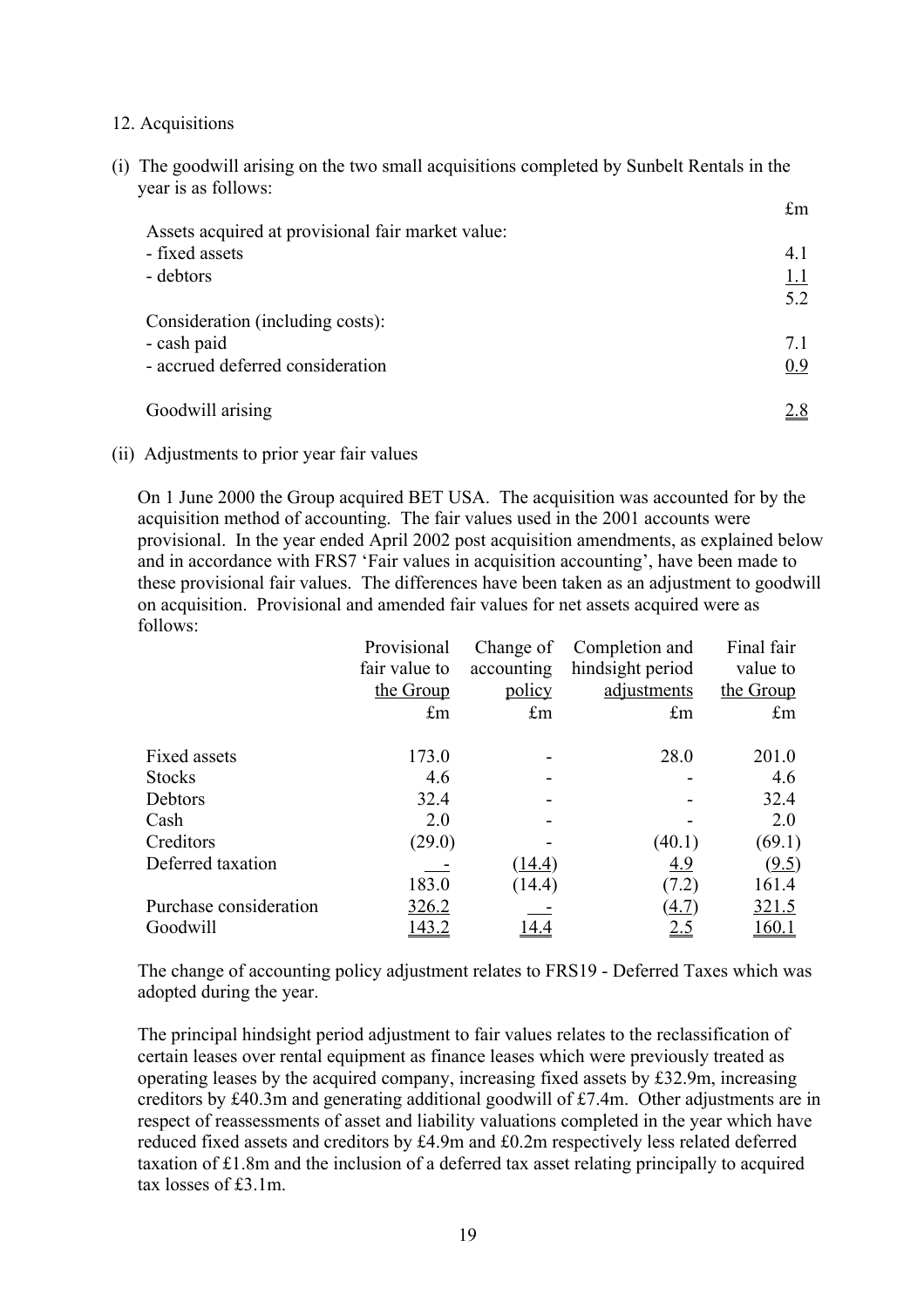The final purchase price was also agreed in the year under the price adjustment mechanism in the original acquisition agreement reducing the purchase consideration and goodwill by £4.7m. This reduction was effected through £3.8m received as a cash repayment from Rentokil and the agreement by Rentokil to assume responsibility for settling a preacquisition tax liability of BET USA totalling £0.9m.

The adjustment to redesignate assets held under certain leases as finance lease assets has resulted in an increase in depreciation charge and interest expense of the Group but with a reduction in hire of plant and machinery costs. The impact on the prior year profit and loss account, if these leases had been treated as finance leases in that year, would have been as follows:

|                         | $\pounds$ m  |
|-------------------------|--------------|
| Turnover                |              |
| Cost of sales           | <u>4.7</u>   |
| Gross profit            | 4.7          |
| Administrative expenses | (0.4)        |
| Operating profit        | 4.3          |
| Net interest payable    | <u>(2.9)</u> |
| Profit before tax       | 1.4          |

These adjustments have been reflected in the current year profit and loss account in addition to current year depreciation and interest charges.

#### 13. Notes to cash flow statement

| a) Cash flow from operating activities                             | 2002        | 2001         |
|--------------------------------------------------------------------|-------------|--------------|
|                                                                    | £m          | $\pounds$ m  |
| Operating profit                                                   | 72.0        | 68.2         |
| Exceptional BET integration costs                                  |             | 12.3         |
| Goodwill amortisation                                              | 9.3         | 8.1          |
| Depreciation of tangible fixed assets                              | 120.9       | 114.5        |
| Gain on sale of tangible fixed assets                              | (1.5)       | (6.8)        |
| Decrease/(increase) in stocks                                      | 2.4         | (0.7)        |
| Decrease/(increase) in trade debtors                               | 15.3        | (12.1)       |
| (Decrease) in trade creditors                                      | (15.4)      | (9.3)        |
| <b>Exchange differences</b>                                        | (1.0)       | (1.2)        |
| Net cash inflow from operating activities before BET integ'n costs | 202.0       | <u>173.0</u> |
|                                                                    |             |              |
| b) Reconciliation to net debt                                      | 2002        | 2001         |
|                                                                    | $\pounds$ m | $\pounds$ m  |
| (Increase)/decrease in cash in the period                          | 6.9         | (41.6)       |
| Increase in bank loans                                             | 32.5        | 296.3        |
| Cash inflow from decrease in short term investments                |             | 15.6         |
| Change in net debt from cash flows                                 | 39.4        | 270.3        |
| <b>Translation difference</b>                                      | (8.8)       | 22.8         |
| Movement in net debt in the period                                 | 30.6        | 293.1        |
| Net bank debt at 1 May                                             | 612.3       | <u>191.3</u> |
| Net bank debt at 30 April                                          | 642.9       | 484.4        |
| Non cash movement: - 5.25% unsecured convertible loan note         | 1.8         | 127.9        |
| - finance lease obligation                                         | <u>30.6</u> |              |
| Net debt at 30 April                                               | 675.3       | 612.3        |